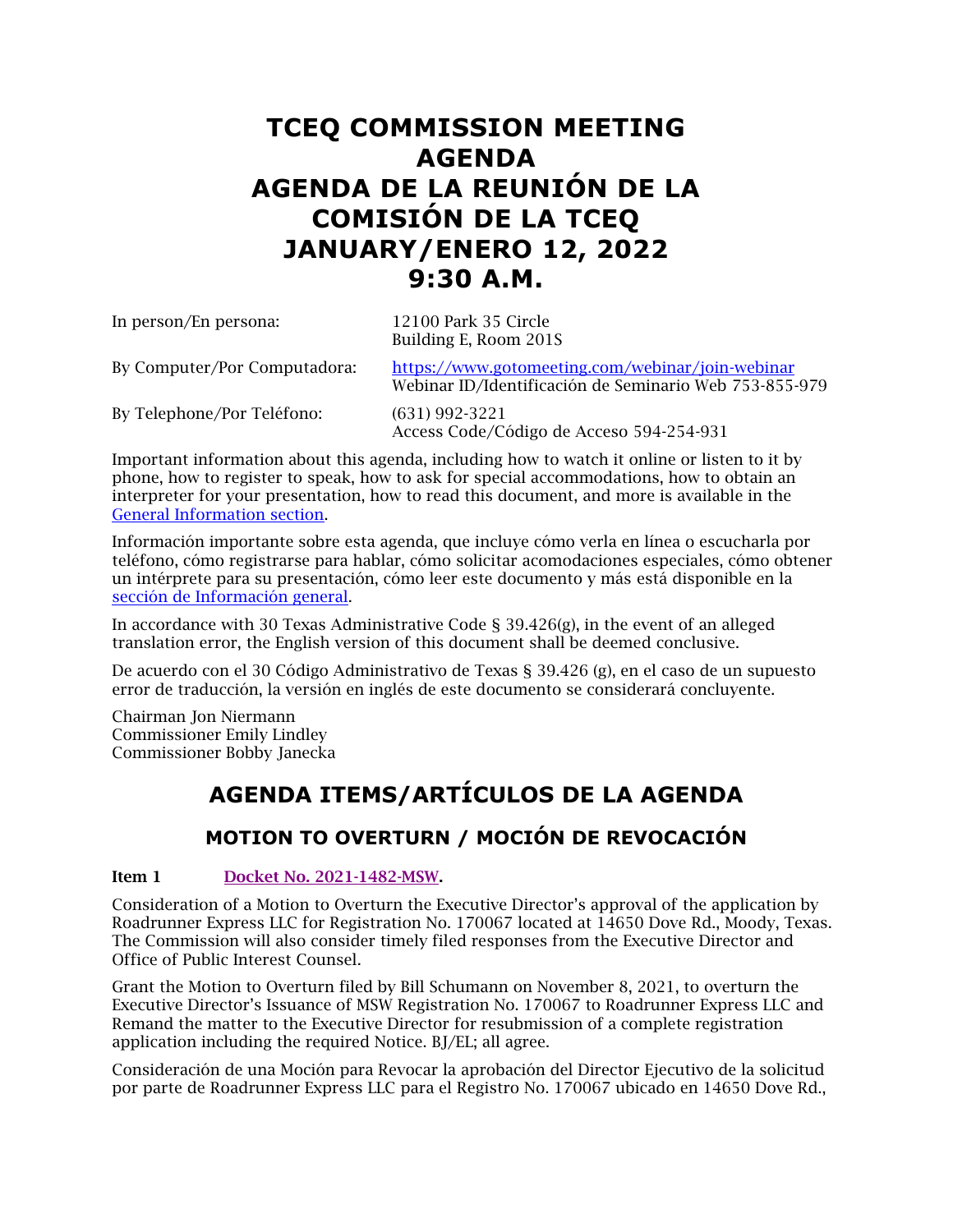Moody, Texas. La Comisión también considerará las respuestas presentadas oportunamente por el Director Ejecutivo y la Oficina de Asesoría de Interés Público.

Conceder la Moción de Anulación presentada por Bill Schumann el 8 de noviembre de 2021 para revocar la Emisión del Director Ejecutivo del Registro de RSU No. 170067 a Roadrunner Express LLC y devuelva el asunto al Director Ejecutivo para que vuelva a presentar una solicitud de registro completa, incluido el Aviso requerido. BJ/EL; todos están de acuerdo.

## **HEARING REQUESTS/REQUESTS FOR RECONSIDERATION / SOLICITUDES DE AUDIENCIA/SOLICITUDES DE RECONSIDERACIÓN**

### Item 2 [Docket No. 2021-1442-MWD.](https://www.tceq.texas.gov/downloads/agency/decisions/agendas/backup/2021/2021-1442-mwd-index.pdf)

Consideration of the application by Stephen Selinger, for new Texas Pollutant Discharge Elimination System (TPDES) Permit No. WQ0015932001, to authorize the discharge of treated domestic wastewater at a daily average flow not to exceed 405,000 gallons per day. The wastewater treatment facility will be located approximately 3,907 feet northwest of the intersection of Getzenander Road and the railroad tracks, and approximately 2,045 feet southeast of the end of Jenkins Road, in Ellis County, Texas 75165. The Commission will also consider requests for hearing or reconsideration, related responses and replies, public comment, and the Executive Director's Response to Comments. (Jessie Spears, Gordon Cooper)

Grant the hearing requests of the City of Ennis and Ellis County; Deny the remaining hearing requests; Refer the matter to the Commission's Alternative Dispute Resolution Program to run concurrently with the SOAH preliminary hearing scheduling process; Refer the application to SOAH for a contested case hearing on the following issues: 1) Whether the permit should be denied or altered in consideration of the need for the facility in accordance with Texas Water Code § 26.0282, and the general policy to promote regional or area-wide systems under Texas Water Code § 26.081; 2) Whether the draft permit is protective of water quality and the existing uses of the receiving waters in accordance with applicable Texas Surface Water Quality Standards; and 3) Whether the draft permit provides adequate licensing requirements for the operator of the facility in accordance with 30 Texas Administrative Code Chapter 30, Subchapter J, Wastewater Operators and Operations Companies; and Set a hearing duration of 180 days from the date of the preliminary hearing until the Proposal for Decision is issued. EL/BJ; all agree.

Consideración de la solicitud por parte de Stephen Selinger, para el nuevo Sistema de Eliminación de Descargas de Contaminantes de Texas (TPDES, por sus siglas en inglés) Permiso No. WQ0015932001, para autorizar la descarga de aguas residuales domésticas tratadas a un caudal promedio diario que no exceda los 405,000 galones por día. La instalación de depuración de aguas se ubicará aproximadamente a 3,907 pies al noroeste de la intersección de Getzenander Road y las vías del ferrocarril, y aproximadamente a 2,045 pies al sureste del final de Jenkins Road, en el condado de Ellis, Texas 75165. La Comisión también examinará las solicitudes de audiencia o reconsideración, las respuestas y contestaciones relacionadas, los comentarios del público y la respuesta del Director Ejecutivo a las observaciones. (Jessie Spears, Gordon Cooper)

Conceder las solicitudes de audiencia de la Ciudad de Ennis y el Condado de Ellis; Denegar las solicitudes de audiencia restantes; Remitir el asunto al Programa de Resolución Alternativa de Disputas de la Comisión para que se ejecute simultáneamente con el proceso de programación de audiencias preliminares de SOAH; Remitir la solicitud a SOAH para una audiencia de caso impugnado sobre los siguientes temas: 1) Si el permiso debe ser denegado o alterado en consideración de la necesidad de la instalación de acuerdo con el Código de Agua de Texas § 26.0282, y la póliza general para promover sistemas regionales o de área bajo el Código de Agua de Texas § 26. 081; 2) Si el proyecto de permiso protege la calidad del agua y los usos existentes de las aguas receptoras de acuerdo con las Normas de Calidad de Aguas Superficiales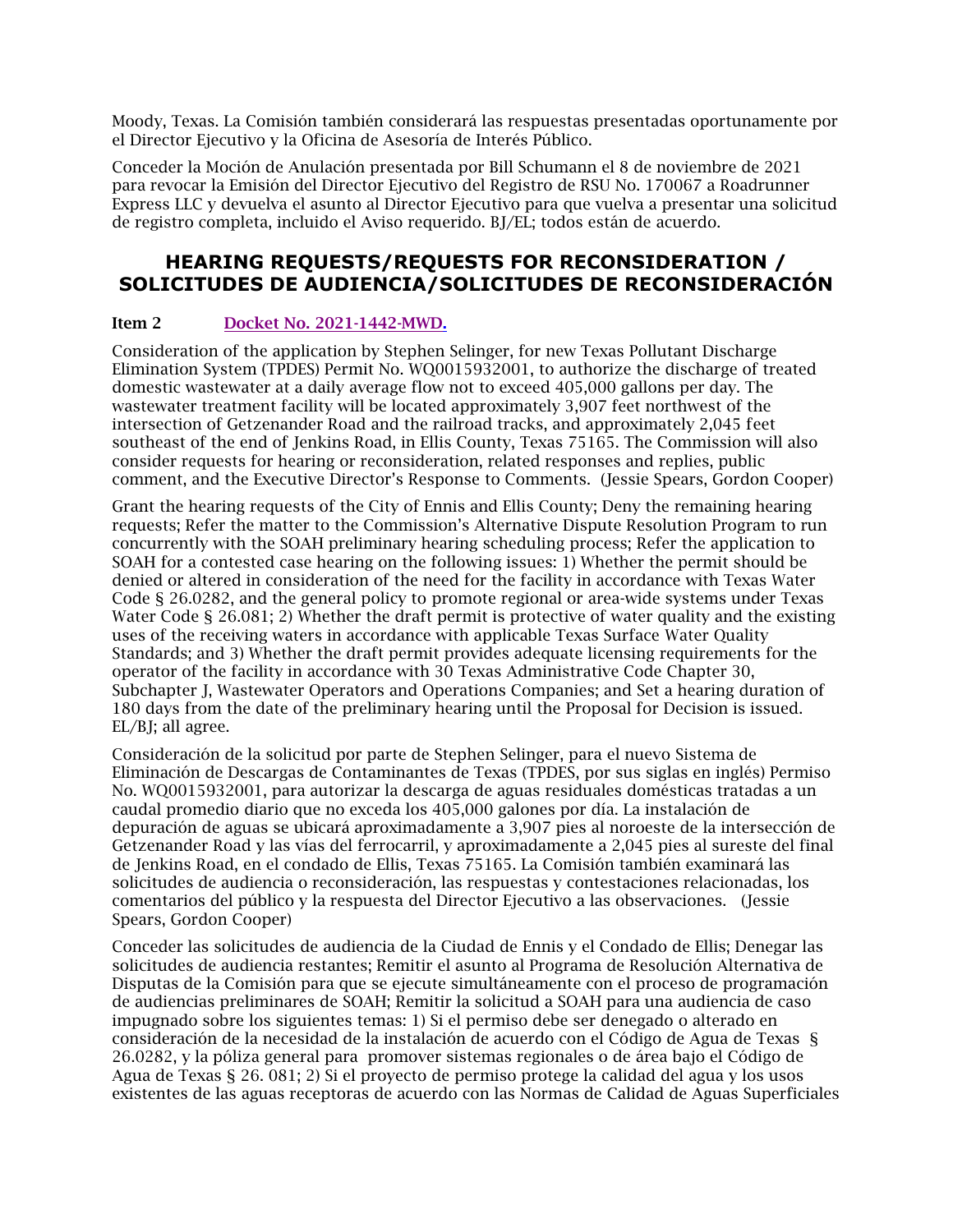de Texas aplicables; y 3) Si el bosquejo del permiso proporciona requisitos de licencia adecuados para el operador de la instalación de acuerdo con el Capítulo 30 del Código Administrativo de Texas 30, Subcapítulo J, Wastewater Operators and Operations Companies; y Establecer una duración de audiencia de 180 días desde la fecha de la audiencia preliminar hasta la Propuesta de Dedición se emita. EL/BJ; todos están de acuerdo.

### Item 3 [Docket No. 2021-1216-MWD.](https://www.tceq.texas.gov/downloads/agency/decisions/agendas/backup/2021/2021-1216-mwd-index.pdf)

Consideration of the application by Studio Estates, L.L.C., for new Texas Pollutant Discharge Elimination System Permit No. WQ0015933001, to authorize the discharge of treated domestic wastewater at a daily average flow not to exceed 150,000 gallons per day. The domestic wastewater treatment facility will be located approximately 1.03 miles southeast of the intersection of Goforth Road and Niederwald Strasse Road, in Hays County, Texas 78640. The Commission will also consider requests for hearing or reconsideration, related responses and replies, public comment, and the Executive Director's Response to Comments. (Tong Li, Mattie Isturiz)

Grant the hearing request of the Guadalupe-Blanco River Authority; Refer the matter to SOAH for a contested case hearing on the following issue: Whether the proposed effluent limitations contained in the draft permit are adequately protective of water quality in the receiving waters; Refer the matter to the Commission's Alternative Dispute Resolution Program to run concurrently with the SOAH preliminary hearing scheduling efforts; and Specify that the maximum duration of the hearing is 180 days from the preliminary hearing to issuance of the Proposal for Decision. BJ/EL; all agree.

Consideración de la solicitud por parte de Studio Estates, L.L.C., para el nuevo Sistema de Eliminación de Descargas de Contaminantes de Texas Permiso No. WQ0015933001, para autorizar la descarga de aguas residuales domésticas tratadas a un caudal promedio diario que no exceda los 150,000 galones por día. La instalación de purificación de aguas domésticas estará ubicada aproximadamente a 1.03 millas al sureste de la intersección de Goforth Road y Niederwald Strasse Road, en el condado de Hays, Texas 78640. La Comisión también examinará las solicitudes de audiencia o reconsideración, las respuestas y contestaciones relacionadas, los comentarios del público y la respuesta del Director Ejecutivo a los comentarios. (Tong Li, Mattie Isturiz)

Conceder la audiencia solicitada de Guadalupe-Blanco River Authority; Remitir el asunto a SOAH para una audiencia de caso impugnado sobre la siguiente cuestión: Si las limitaciones de efluentes propuestas contenidas en el proyecto de permiso protegen adecuadamente la calidad del agua en las aguas receptoras; Remitir el asunto al Programa de Resolución Alternativa de Disputas de la Comisión para que se ejecute simultáneamente con los esfuerzos de programación de la audiencia preliminar de SOAH; y Especifique que la duración máxima de la audiencia es de 180 días desde la audiencia preliminar hasta la emisión de la Propuesta de Decisión. BJ/EL; todos están de acuerdo.

### Item 4 [Docket No. 2021-1508-AIR.](https://www.tceq.texas.gov/downloads/agency/decisions/agendas/backup/2021/2021-1508-air-index.pdf)

Consideration of application by Ameritex Pipe & Products, LLC for the approval of a registration to use the Air Quality Standard Permit for Concrete Batch Plants, Registration No. 164317, which would authorize construction of four permanent concrete batch plants. The plant site is located approximately 2,200 feet southeast of the intersection of McDonald Road and Wall Street Road, Gunter, Grayson County, Texas. The Commission will also consider requests for hearing or reconsideration, related responses and replies, public comment, and the Executive Director's Response to Comments. (Don Nelon, Betsy Peticolas, Amanda Kraynok)

Deny all hearing requests; Issue Registration No. 164317 to Ameritex Pipe & Products, LLC, as recommend by the Executive Director; and Adopt the Executive Director's Response to Comments. EL/BJ; all agree.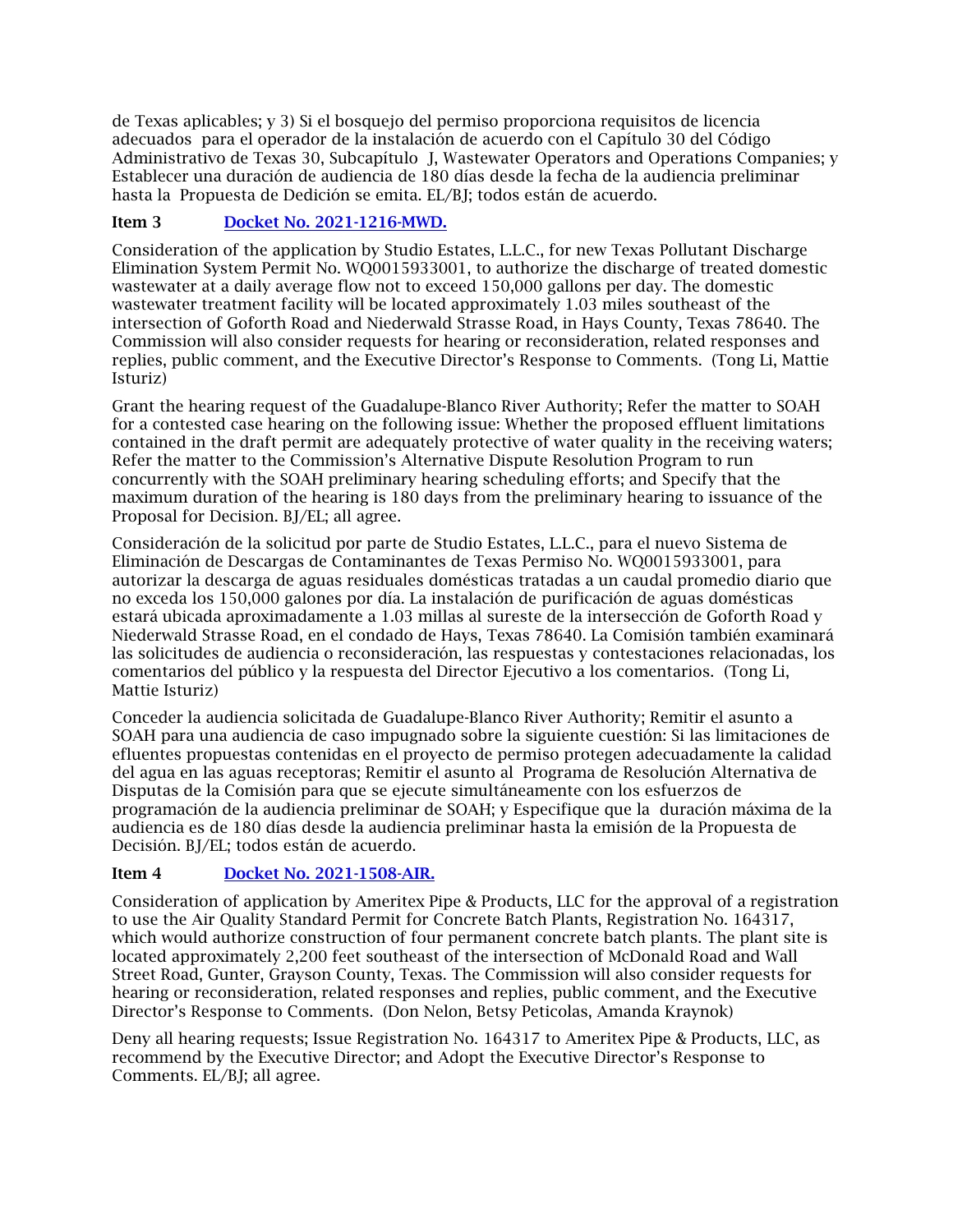Consideración de la solicitud por parte de Ameritex Pipe & Products, LLC para la aprobación de un registro para usar el Permiso Estándar de Calidad del Aire para Plantas de Lotes de Concreto, Registro No. 164317, que autorizaría la construcción de cuatro plantas permanentes de lotes de concreto. El sitio de la planta está ubicado aproximadamente a 2,200 pies al sureste de la intersección de McDonald Road y Wall Street Road, Gunter, Condado de Grayson, Texas. La Comisión también examinará las solicitudes de audiencia o reconsideración, las respuestas y contestaciones relacionadas, los comentarios del público y la respuesta del Director Ejecutivo a las observaciones. (Don Nelon, Betsy Peticolas, Amanda Kraynok)

Denegar todas las solicitudes de audiencia; Emitir el Registro No. 164317 a Ameritex Pipe & Products, LLC, según lo recomendado por el Director Ejecutivo; y Adoptar la Respuesta del Director Ejecutivo a los Comentarios. EL/BJ; todos están de acuerdo.

# **EMERGENCY ORDER / ORDEN DE EMERGENCIA**

### Item 5 Docket No. [2021-0574-UCR-E.](https://www.tceq.texas.gov/downloads/agency/decisions/agendas/backup/2021/2021-0574-ucr-e.pdf)

Consideration of whether to affirm, modify, or set aside the Emergency Order Renewing the Appointment of a Temporary Manager of a Water Utility issued on November 2, 2021, by the Executive Director of the Texas Commission on Environmental Quality pursuant to Tex. Water Code chs. 5 and 13, Tex. Health & Safety Code ch. 341, and the rules of the Texas Commission on Environmental Quality, to address the abandonment of a retail public utility ("Utility") by Margenell Smith, Executor of the Estate of Marion J. Smith; RN101272060; RN101451417; RN101221117; RN101270890; to ensure continued operation of the Utility and to provide continuous and adequate service to the customers. The Utility is located in Lubbock County, Texas. The Emergency Order appointed Intermediary Solutions Holdings LLC as temporary manager of the Utility. (Benjamin Warms, Katherine McKenzie)

Affirm the Executive Director's November 2, 2021, Emergency Order, renewing the appointment of Intermediary Solutions Holdings LLC, as temporary manager for the water utility owned and operated by the estate of Marion J. Smith and Issue an Order approving the Executive Director's Emergency Order. BJ/EL; all agree.

Consideración de si afirmar, modificar o anular la Orden de Emergencia que Renueva el Nombramiento de un Gerente Temporal de una Proveedor de Agua emitida el 2 de noviembre de 2021 por el Director Ejecutivo de la Comisión de Calidad Ambiental de Texas de conformidad con el Código de Agua de Tex. caps. 5 y 13, Código de Salud y Seguridad de Tex. cap. 341, y las reglas de la Comisión de Calidad Ambiental de Texas, para abordar el abandono de un proveedor público minorista ("Utilidad") por Margenell Smith, Albacea del Patrimonio de Marion J. Smith; RN101272060; RN101451417; RN101221117; RN101270890; para garantizar el funcionamiento continuo de la Utilidad y para proporcionar un servicio continuo y adecuado a los clientes. La Utilidad se encuentra en el condado de Lubbock, Texas. La Orden de Emergencia designó a Intermediary Solutions Holdings LLC como gerente temporal de la Utilidad. (Benjamin Warms, Katherine McKenzie)

Afirmar la Orden de Emergencia del Director Ejecutivo del 2 de noviembre de 2021, que renueva el nombramiento de Intermediary Solutions Holdings LLC, como gerente temporal de la empresa de agua apropiedad y operada por el patrimonio de Marion J. Smith y Emitir una Orden que apruebe la Orden de Emergencia del Director Ejecutivo. BJ/EL; todos están de acuerdo.

# **AIR QUALITY ENFORCEMENT AGREED ORDERS / ÓRDENES ACORDADAS DE EJECUCIÓN DE LA CALIDAD DEL AIRE**

Item 6 [Docket No. 2020-1369-AIR-E.](https://www.tceq.texas.gov/downloads/agency/decisions/agendas/backup/2020/2020-1369-air-e.pdf)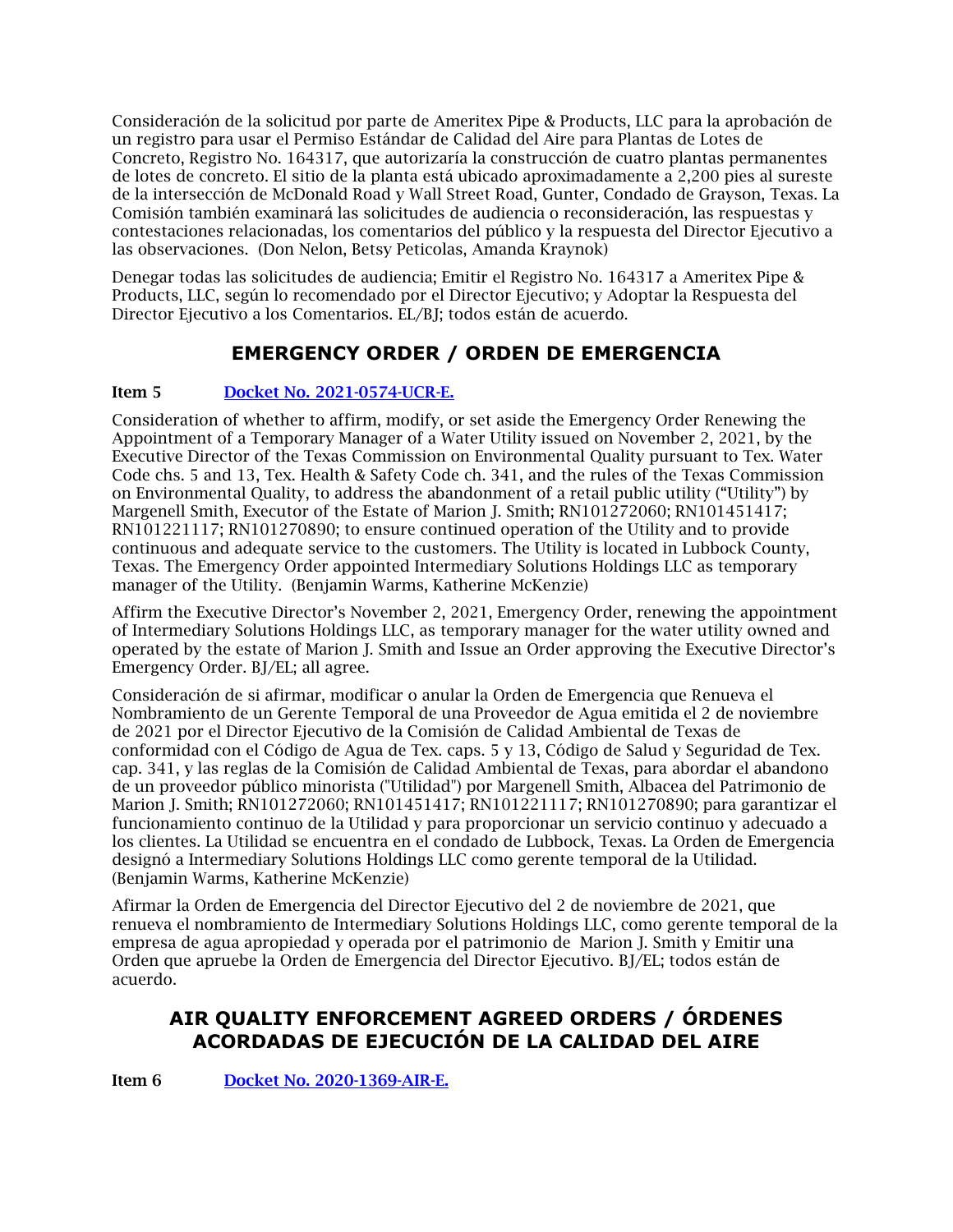Consideration of an Agreed Order assessing administrative penalties and requiring certain actions of Braskem America, Inc. in Harris County; RN102888328; for air quality violations pursuant to Tex. Health & Safety Code ch. 382, Tex. Water Code ch. 7, and the rules of the Texas Commission on Environmental Quality, including specifically 30 Tex. Admin. Code ch. 60. (Yuliya Dunaway, Michael Parrish)

Adopt the Agreed Order. EL/BJ; all agree.

Consideración de una Orden Acordada que evalúe las sanciones administrativas y requiera ciertas acciones de Braskem America, Inc. en el Condado de Harris; RN102888328; por violaciones de la calidad del aire de conformidad con el Código de Salud y Seguridad de Tex. cap. 382, el Código de Agua de Texas cap. 7 y las reglas de la Comisión de Calidad Ambiental de Texas, incluyendo específicamente 30 Tex. Admin. Código cap. 60. (Yuliya Dunaway, Michael Parrish)

Adoptar la Orden Acordada. EL/BJ; todos están de acuerdo.

### Item 7 [Docket No. 2020-1111-AIR-E.](https://www.tceq.texas.gov/downloads/agency/decisions/agendas/backup/2020/2020-1111-air-e.pdf)

Consideration of an Agreed Order assessing administrative penalties and requiring certain actions of Chevron Phillips Chemical Company LP in Harris County; RN103919817; for air quality violations pursuant to Tex. Health & Safety Code ch. 382, Tex. Water Code ch. 7, and the rules of the Texas Commission on Environmental Quality, including specifically 30 Tex. Admin. Code ch. 60. (Mackenzie Mehlmann, Michael Parrish)

Adopt the Agreed Order. EL/BJ; all agree.

Consideración de una Orden Acordada que evalúe las sanciones administrativas y requiera ciertas acciones de Chevron Phillips Chemical Company LP en el Condado de Harris; RN103919817; por violaciones de la calidad del aire de conformidad con el Código de Salud y Seguridad de Tex. cap. 382, el Código de Agua de Texas cap. 7 y las reglas de la Comisión de Calidad Ambiental de Texas, incluyendo específicamente 30 Tex. Admin. Código cap. 60. (Mackenzie Mehlmann, Michael Parrish)

Adoptar la Orden Acordada. EL/BJ; todos están de acuerdo.

### Item 8 [Docket No. 2020-1161-AIR-E.](https://www.tceq.texas.gov/downloads/agency/decisions/agendas/backup/2020/2020-1161-air-e.pdf)

Consideration of an Agreed Order assessing administrative penalties and requiring certain actions of Enterprise Products Operating LLC in Chambers County; RN102323268; for air quality violations pursuant to Tex. Health & Safety Code ch. 382, Tex. Water Code ch. 7, and the rules of the Texas Commission on Environmental Quality, including specifically 30 Tex. Admin. Code ch. 60. (Yuliya Dunaway, Michael Parrish)

Adopt the Agreed Order. EL/BJ; all agree.

Consideración de una Orden Acordada que evalúe las sanciones administrativas y requiera ciertas acciones de Enterprise Products Operating LLC en el Condado de Chambers; RN102323268; por violaciones de la calidad del aire de conformidad con el Código de Salud y Seguridad de Tex. cap. 382, el Código de Agua de Tex. cap. 7 y las reglas de la Comisión de Calidad Ambiental de Texas, incluyendo específicamente 30 Tex. Admin. Código cap. 60. (Yuliya Dunaway, Michael Parrish)

Adoptar la Orden Acordada. EL/BJ; todos están de acuerdo.

### Item 9 [Docket No. 2020-1137-AIR-E.](https://www.tceq.texas.gov/downloads/agency/decisions/agendas/backup/2020/2020-1137-air-e.pdf)

Consideration of an Agreed Order assessing administrative penalties and requiring certain actions of James Lake Midstream LLC in Ector County; RN107088759; for air quality violations pursuant to Tex. Health & Safety Code ch. 382, Tex. Water Code ch. 7, and the rules of the Texas Commission on Environmental Quality, including specifically 30 Tex. Admin. Code ch. 60. (Richard Garza, Michael Parrish)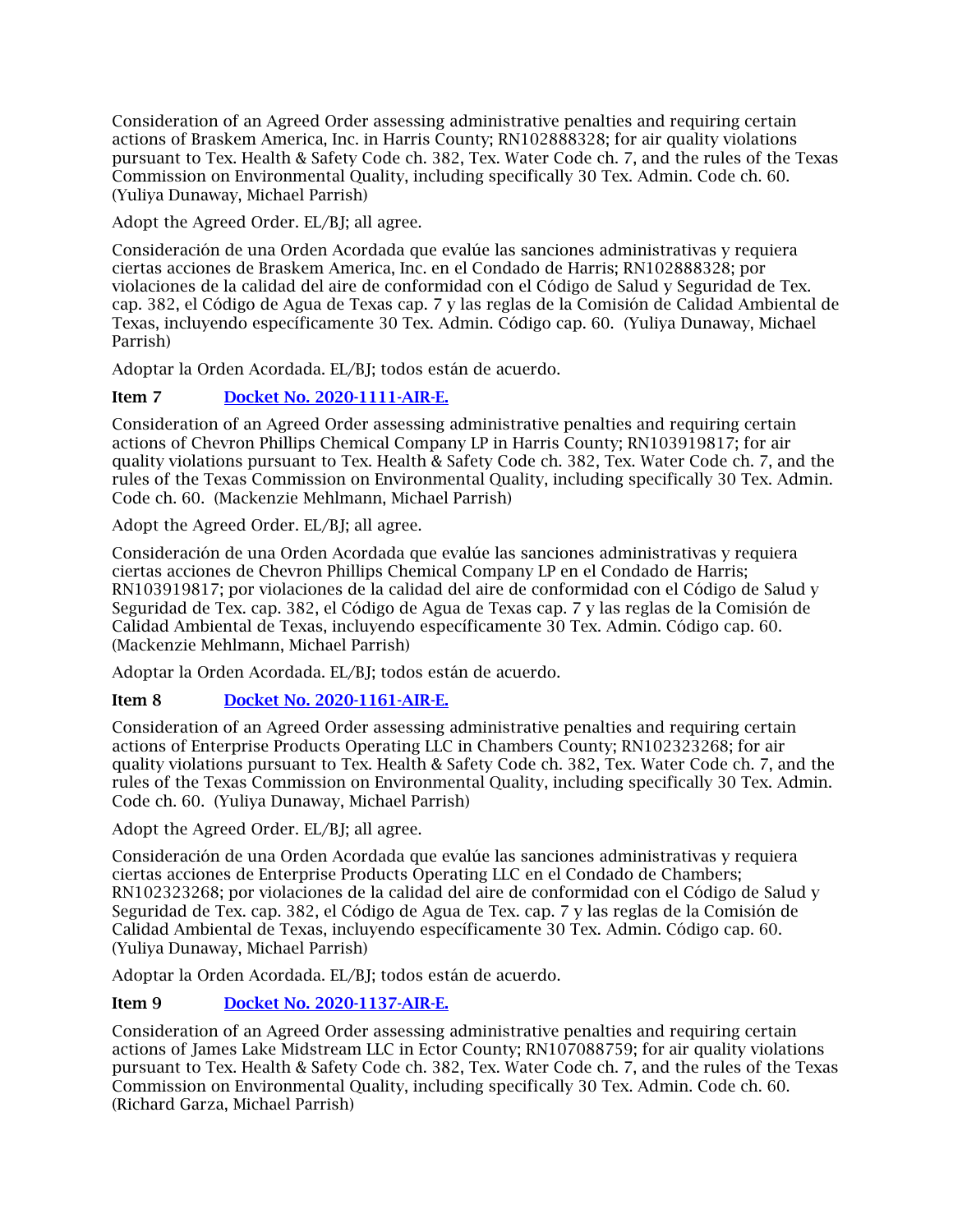Adopt the Agreed Order. EL/BJ; all agree.

Consideración de una Orden Acordada que evalúe las sanciones administrativas y requiera ciertas acciones de James Lake Midstream LLC en el Condado de Ector; RN107088759; por violaciones de la calidad del aire de conformidad con el Código de Salud y Seguridad de Tex. cap. 382, el Código de Agua de Tex. cap. 7 y las reglas de la Comisión de Calidad Ambiental de Texas, incluyendo específicamente 30 Tex. Admin. Código cap. 60. (Richard Garza, Michael Parrish)

Adoptar la Orden Acordada. EL/BJ; todos están de acuerdo.

### Item 10 Docket No. 2020-1313-AIR-E.

Consideration of an Agreed Order assessing administrative penalties and requiring certain actions of Lion Elastomers LLC in Jefferson County; RN100224799; for air quality violations pursuant to Tex. Health & Safety Code ch. 382, Tex. Water Code ch. 7, and the rules of the Texas Commission on Environmental Quality, including specifically 30 Tex. Admin. Code ch. 60. (Toni Red, Michael Parrish)

Adopt the Agreed Order. EL/BJ; all agree.

Consideración de una Orden Acordada que evalúe las sanciones administrativas y requiera ciertas acciones de Lion Elastomers LLC en el Condado de Jefferson; RN100224799; por violaciones de la calidad del aire de conformidad con el Código de Salud y Seguridad de Tex. cap. 382, el Código de Agua de Tex. cap. 7 y las reglas de la Comisión de Calidad Ambiental de Texas, incluyendo específicamente 30 Tex. Admin. Código cap. 60. (Toni Red, Michael Parrish)

Adoptar la orden acordada. EL/BJ; todos están de acuerdo.

### Item 11 [Docket No. 2020-1141-AIR-E.](https://www.tceq.texas.gov/downloads/agency/decisions/agendas/backup/2020/2020-1141-air-e.pdf)

Consideration of an Agreed Order assessing administrative penalties and requiring certain actions of OCI Beaumont LLC in Jefferson County; RN102559291; for air quality violations pursuant to Tex. Health & Safety Code ch. 382, Tex. Water Code ch. 7, and the rules of the Texas Commission on Environmental Quality, including specifically 30 Tex. Admin. Code ch. 60. (Amanda Diaz, Michael Parrish)

Adopt the Agreed Order. EL/BJ; all agree.

Consideración de una Orden Acordada que evalúe las sanciones administrativas y requiera ciertas acciones de OCI Beaumont LLC en el Condado de Jefferson; RN102559291; por violaciones de la calidad del aire de conformidad con el Código de Salud y Seguridad de Texas cap. 382, el Código de Agua de Tex. cap. 7 y las reglas de la Comisión de Calidad Ambiental de Texas, incluyendo específicamente 30 Tex. Admin. Código cap. 60. (Amanda Díaz, Michael Parrish)

Adoptar la Orden Acordada. EL/BJ; todos están de acuerdo.

### **MULTI-MEDIA MATTER ENFORCEMENT AGREED ORDERS / ÓRDENES ACORDADAS DE EJECUCIÓN DE ASUNTOS MULTIMEDIA**

### Item 12 [Docket No. 2020-1108-MLM-E.](https://www.tceq.texas.gov/downloads/agency/decisions/agendas/backup/2020/2020-1108-mlm-e.pdf)

Consideration of an Agreed Order assessing administrative penalties and requiring certain actions of the City of Levelland in Hockley County; RN101385839; for public drinking water and water rights violations pursuant to Tex. Health & Safety Code ch. 341, Tex. Water Code ch. 11, and the rules of the Texas Commission on Environmental Quality. (Steven Hall, Michael Parrish)

Adopt the Agreed Order. EL/BJ; all agree.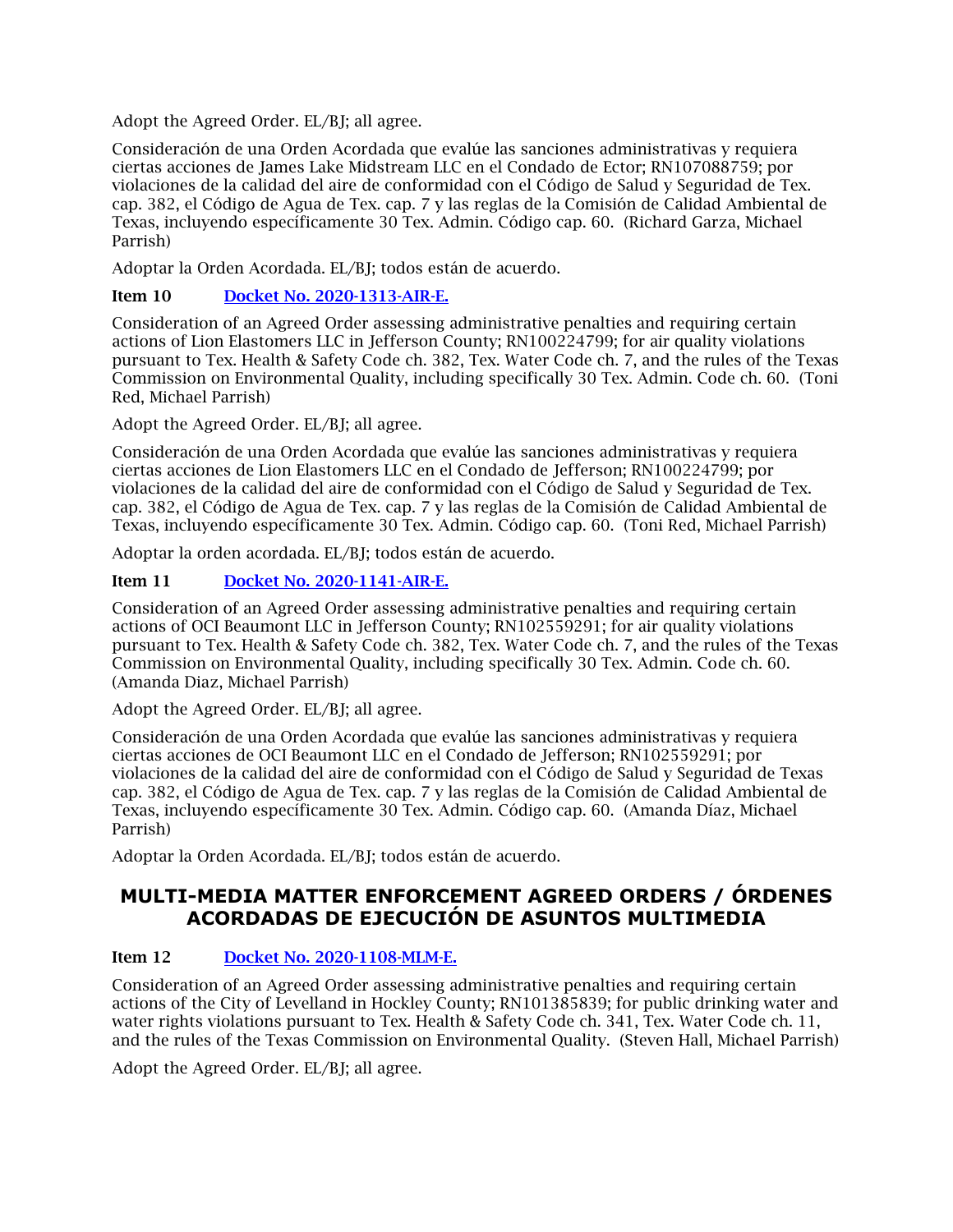Consideración de una Orden Acordada que evalúe las sanciones administrativas y requiera ciertas acciones de la Ciudad de Levelland en el Condado de Hockley; RN101385839; para el agua potable pública y las violaciones de los derechos de agua de conformidad con el Código de Salud y Seguridad de Tex. cap. 341, el Código de Agua de Texas cap. 11 y las reglas de la Comisión de Calidad Ambiental de Texas. (Steven Hall, Michael Parrish)

Adoptar la orden acordada. EL/BJ; todos están de acuerdo.

Item 13 [Docket No. 2019-1036-MLM-E.](https://www.tceq.texas.gov/downloads/agency/decisions/agendas/backup/2019/2019-1036-mlm-e.pdf)

Consideration of an Agreed Order assessing administrative penalties and requiring certain actions of Kenneth Patrick Whittlesey in Williamson County; RN109240887; for Edwards Aquifer and water quality violations pursuant to Tex. Water Code chs. 7 and 26 and the rules of the Texas Commission on Environmental Quality, including specifically 30 Tex. Admin. Code ch. 60. (Harley Hobson, Michael Parrish)

Adopt the Agreed Order. EL/BJ; all agree.

Consideración de una Orden Acordada que evalúe las sanciones administrativas y requiera ciertas acciones de Kenneth Patrick Whittlesey en el Condado de Williamson; RN109240887; para Edwards Aquifer y las violaciones de la calidad del agua de conformidad con el Código de Agua de Tex. caps. 7 y 26 y las reglas de la Comisión de Calidad Ambiental de Texas, incluyendo específicamente 30 Tex. Admin. Código cap. 60. (Harley Hobson, Michael Parrish)

Adoptar la Orden Acordada. EL/BJ; todos están de acuerdo.

## **MULTI-MEDIA MATTER ENFORCEMENT DEFAULT ORDER / ORDEN POR DEFECTO DE EJECUCIÓN DE ASUNTOS MULTIMEDIA**

### Item 14 [Docket No. 2020-1507-MLM-E.](https://www.tceq.texas.gov/downloads/agency/decisions/agendas/backup/2020/2020-1507-mlm-e.pdf)

Consideration of a Default Order assessing administrative penalties against and requiring certain actions of Heidi Fensterbush dba Valley Estates and Michael D. Fensterbush dba Valley Estates in Lubbock County; RN101278018; for water quality violations pursuant to Tex. Water Code chs. 5 and 11, and Tex. Health & Safety Code ch. 341, and the rules of the Texas Commission on Environmental Quality. (Judy Bohr, Katherine McKenzie)

Adopt the Default Order. EL/BJ; all agree.

Consideración de una Orden Por Defecto que evalúa las sanciones administrativas en contra y requiere ciertas acciones de Heidi Fensterbush dba Valley Estates y Michael D. Fensterbush dba Valley Estates en el Condado de Lubbock; RN101278018; por violaciones de la calidad del agua de conformidad con el Código de Agua de Tex. caps. 5 y 11, y el Código de Salud y Seguridad de Tex. cap. 341, y las reglas de la Comisión de Calidad Ambiental de Texas. (Judy Bohr, Katherine McKenzie)

Adoptar la Orden por Defecto. EL/BJ; todos están de acuerdo.

# **MUNICIPAL SOLID WASTE ENFORCEMENT AGREED ORDER / ORDEN ACORDADA DE EJECUCIÓN DE DESECHOS SÓLIDOS MUNICIPALES**

### Item 15 [Docket No. 2020-1152-MSW-E.](https://www.tceq.texas.gov/downloads/agency/decisions/agendas/backup/2020/2020-1152-msw-e.pdf)

Consideration of an Agreed Order assessing administrative penalties and requiring certain actions of the City of Port Arthur in Jefferson County; RN100225390; for municipal solid waste violations pursuant to Tex. Health & Safety Code ch. 361, Tex. Water Code chs. 7 and 26, and the rules of the Texas Commission on Environmental Quality, including specifically 30 Tex. Admin. Code ch. 60. (Berenice Munoz, Michael Parrish)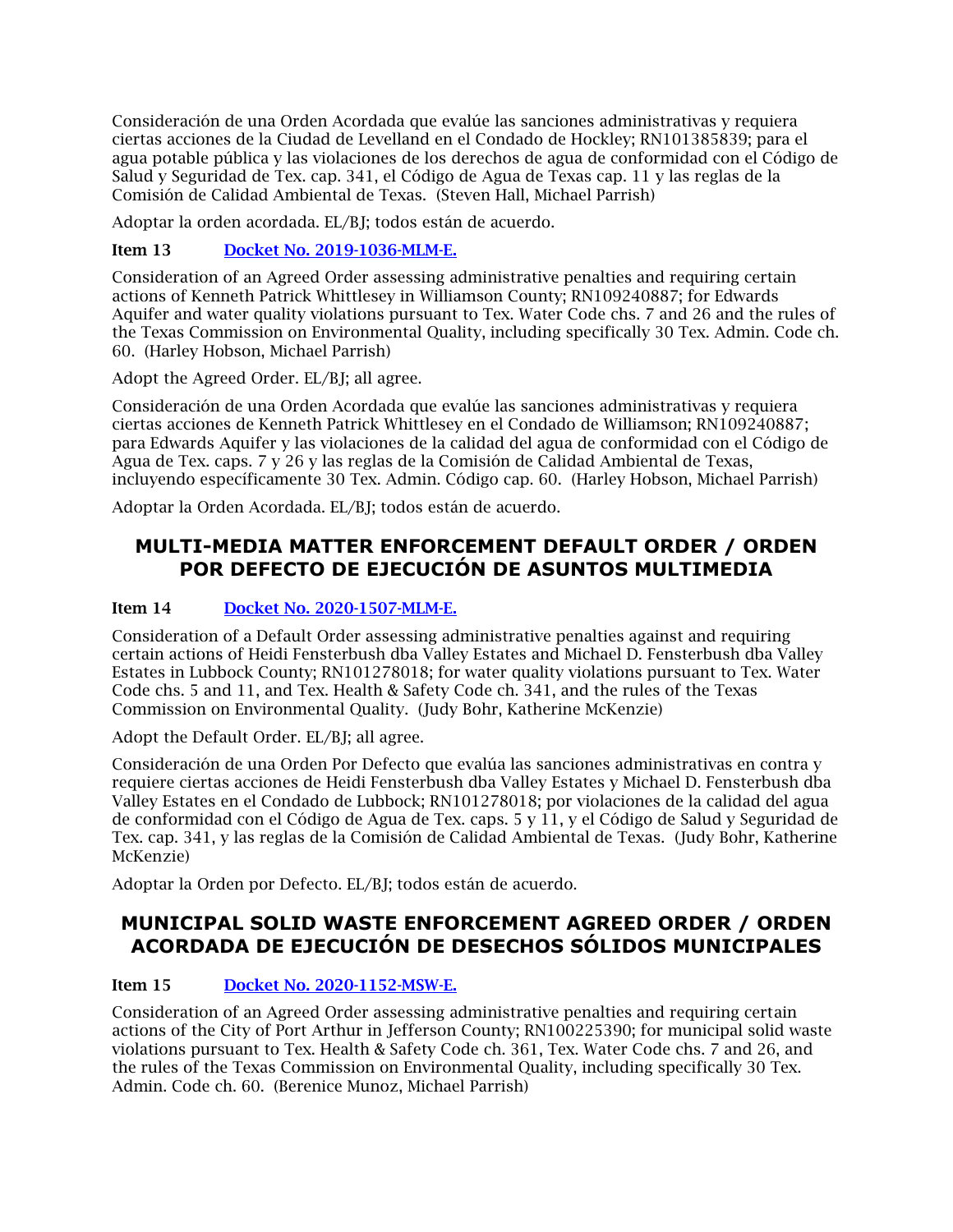Adopt the Agreed Order. EL/BJ; all agree.

Consideración de una Orden Acordada que evalúe las sanciones administrativas y requiera ciertas acciones de la Ciudad de Port Arthur en el Condado de Jefferson; RN100225390; para violaciones de desechos sólidos municipales de conformidad con el Código de Salud y Seguridad de Tex. cap. 361, el Código de Agua de Tex. cap. 7 y 26, y las reglas de la Comisión de Calidad Ambiental de Texas, incluyendo específicamente 30 Tex. Admin. Código cap. 60. (Berenice Muñoz, Michael Parrish)

Adoptar la Orden Acordada. EL/BJ; todos están de acuerdo.

## **MUNICIPAL SOLID WASTE ENFORCEMENT DEFAULT ORDERS / ÓRDENES POR DEFECTO DE EJECUCIÓN DE DESECHOS SÓLIDOS MUNICIPALES**

### Item 16 [Docket No. 2020-1591-MSW-E.](https://www.tceq.texas.gov/downloads/agency/decisions/agendas/backup/2020/2020-1591-msw-e.pdf)

Consideration of a Default Order assessing administrative penalties against and requiring certain actions of Alfonso Trevino in Dimmit County; RN110856754; for municipal solid waste violations pursuant to Tex. Water Code ch. 7, Tex. Health & Safety Code ch. 361, and the rules of the Texas Commission on Environmental Quality, including specifically 30 Tex. Admin. Code ch. 60. (Megan Grace, Katherine McKenzie)

Adopt the Default Order. EL/BJ; all agree.

Consideración de una Orden por Defecto que evalúa las sanciones administrativas en contra y requiere ciertas acciones de Alfonso Treviño en el Condado de Dimmit; RN110856754; por violaciones de desechos sólidos municipales de conformidad con el Código de Agua de Tex. cap. 7, el Código de Salud y Seguridad de Tex. cap. 361, y las reglas de la Comisión de Calidad Ambiental de Texas, incluyendo específicamente 30 Tex. Admin. Código cap. 60. (Megan Grace, Katherine McKenzie)

Adoptar la Orden por Defecto. EL/BJ; todos están de acuerdo.

### Item 17 [Docket No. 2018-0832-MSW-E.](https://www.tceq.texas.gov/downloads/agency/decisions/agendas/backup/2018/2018-0832-msw-e.pdf)

Consideration of a Default Order assessing administrative penalties against and requiring certain actions of Dario Jaime Gonzalez dba Dario's Tire Shop in Hidalgo County; RN110294444 and RN110393667; for municipal solid waste violations pursuant to Tex. Water Code ch. 7, Tex. Health & Safety Code ch. 361, and the rules of the Texas Commission on Environmental Quality, including specifically 30 Tex. Admin. Code ch. 60. (Megan Grace, Katherine McKenzie)

Adopt the Default Order. EL/BJ; all agree.

Consideración de una Orden por Defecto que evalúa las sanciones administrativas en contra y requiere ciertas acciones de Darío Jaime González dba Dario's Tire Shop en el Condado de Hidalgo; RN110294444 y RN110393667; para violaciones de desechos sólidos municipales de conformidad con el Código de Agua de Tex. cap. 7, el Código de Salud y Seguridad de Tex. cap. 361, y las reglas de la Comisión de Calidad Ambiental de Texas, incluyendo específicamente 30 Tex. Admin. Código cap. 60. (Megan Grace, Katherine McKenzie)

Adoptar la Orden por Defecto. EL/BJ; todos están de acuerdo.

# **MUNICIPAL WASTE DISCHARGE ENFORCEMENT AGREED ORDERS / ÓRDENES ACORDADAS DE EJECUCIÓN DE DESCARGAS DE DESECHOS MUNICIPALES**

Item 18 [Docket No. 2020-1349-MWD-E.](https://www.tceq.texas.gov/downloads/agency/decisions/agendas/backup/2020/2020-1349-mwd-e.pdf)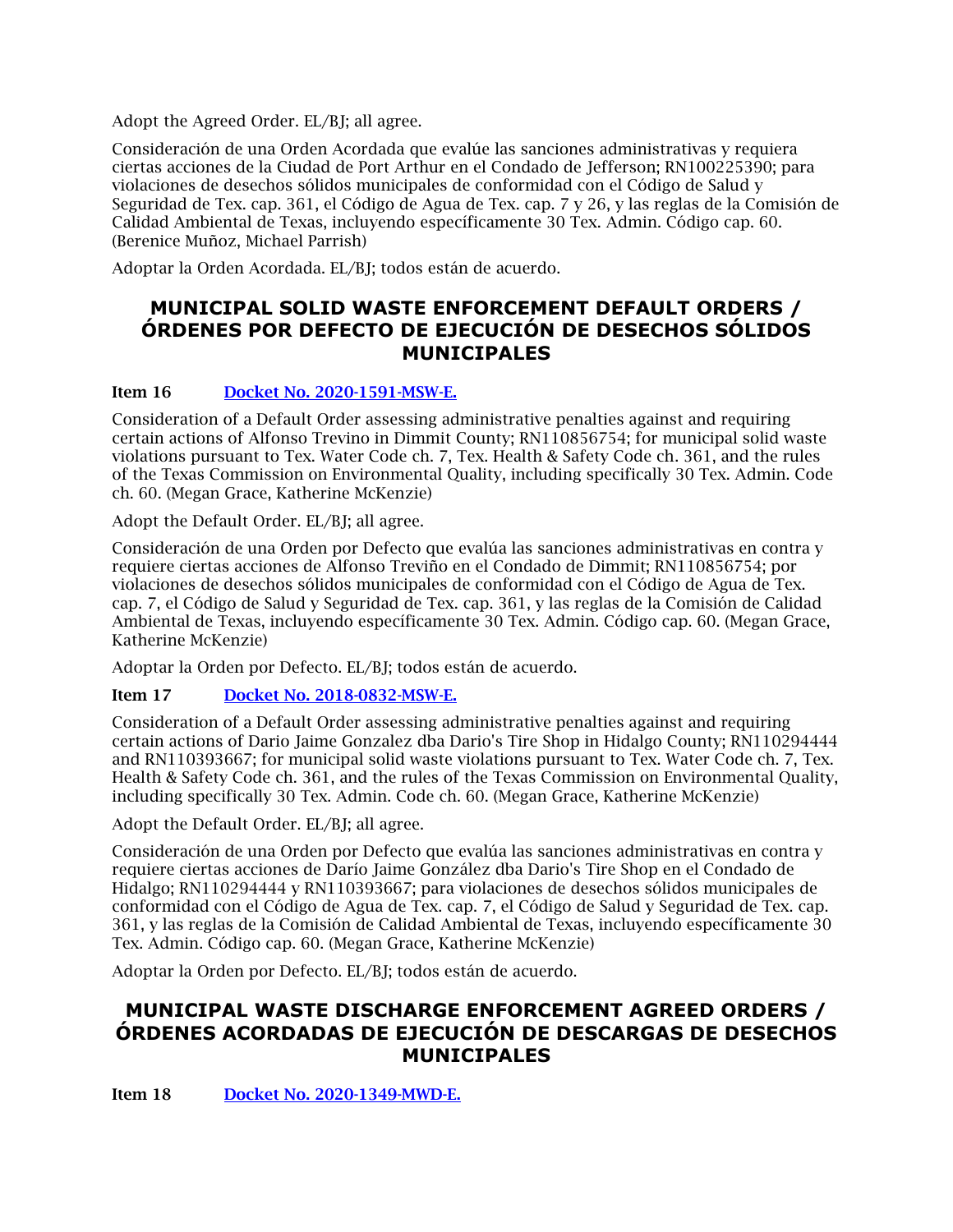Consideration of an Agreed Order assessing administrative penalties and requiring certain actions of the City of Conroe in Montgomery County; RN101607257; for water quality violations pursuant to Tex. Water Code chs. 7 and 26 and the rules of the Texas Commission on Environmental Quality, including specifically 30 Tex. Admin. Code ch. 60. (Harley Hobson, Michael Parrish)

Adopt the Agreed Order. EL/BJ; all agree.

Consideración de una Orden Acordada que evalúe las sanciones administrativas y requiera ciertas acciones de la Ciudad de Conroe en el Condado de Montgomery; RN101607257; por violaciones de la calidad del agua de conformidad con el Código de Agua de Tex. caps. 7 y 26 y las reglas de la Comisión de Calidad Ambiental de Texas, incluyendo específicamente 30 Tex. Admin. Código cap. 60. (Harley Hobson, Michael Parrish)

Adoptar la Orden Acordada. EL/BJ; todos están de acuerdo.

### Item 19 [Docket No. 2020-0957-MWD-E.](https://www.tceq.texas.gov/downloads/agency/decisions/agendas/backup/2020/2020-0957-mwd-e.pdf)

Consideration of an Agreed Order assessing administrative penalties and requiring certain actions of the City of Milford in Ellis County; RN102080934; for water quality violations pursuant Tex. Water Code chs. 7 and 26 and the rules of the Texas Commission on Environmental Quality, including specifically 30 Tex. Admin. Code ch. 60. (Katelyn Tubbs, Michael Parrish)

Adopt the Agreed Order. EL/BJ; all agree.

Consideración de una Orden Acordada que evalúe las sanciones administrativas y requiera ciertas acciones de la Ciudad de Milford en el Condado de Ellis; RN102080934; por violaciones de la calidad del agua de conformidad con el Código de Agua de Tex. caps. 7 y 26 y las reglas de la Comisión de Calidad Ambiental de Texas, incluyendo específicamente 30 Tex. Admin. Código cap. 60. (Katelyn Tubbs, Michael Parrish)

Adoptar la Orden Acordada. EL/BJ; todos están de acuerdo.

Item 20 [Docket No. 2020-0595-MWD-E.](https://www.tceq.texas.gov/downloads/agency/decisions/agendas/backup/2020/2020-0595-mwd-e.pdf)

Consideration of an Agreed Order assessing administrative penalties and requiring certain actions of Manitou Ltd., Incorporated and 1980 Rolling Ridge Ltd. in Brazos County; RN101611549; for water quality violations pursuant to Tex. Water Code chs. 7 and 26 and the rules of the Texas Commission on Environmental Quality, including specifically 30 Tex. Admin. Code ch. 60. (Harley Hobson, Michael Parrish)

Adopt the Agreed Order. EL/BJ; all agree.

Consideración de una orden acordada que evalúa las sanciones administrativas y requiere ciertas acciones de Manitou Ltd., Incorporated y 1980 Rolling Ridge Ltd. en el condado de Brazos; RN101611549; por violaciones de la calidad del agua de conformidad con el Código de Agua de Tex. caps. 7 y 26 y las reglas de la Comisión de Calidad Ambiental de Texas, incluyendo específicamente 30 Tex. Admin. Código cap. 60. (Harley Hobson, Michael Parrish)

Adoptar la Orden Acordada. EL/BJ; todos están de acuerdo.

### Item 21 [Docket No. 2019-1076-MWD-E.](https://www.tceq.texas.gov/downloads/agency/decisions/agendas/backup/2019/2019-1076-mwd-e.pdf)

Consideration of an Agreed Order assessing administrative penalties against and requiring certain actions of GRANITE STONEBRIDGE HEALTH CENTER LLC in Travis County; RN101520500; for water quality violations pursuant to Tex. Water Code chs. 7 and 26 and the rules of the Texas Commission on Environmental Quality, including specifically 30 Tex. Admin. Code ch. 60. (Casey Kurnath, Katherine McKenzie)

Adopt the Agreed Order. EL/BJ; all agree.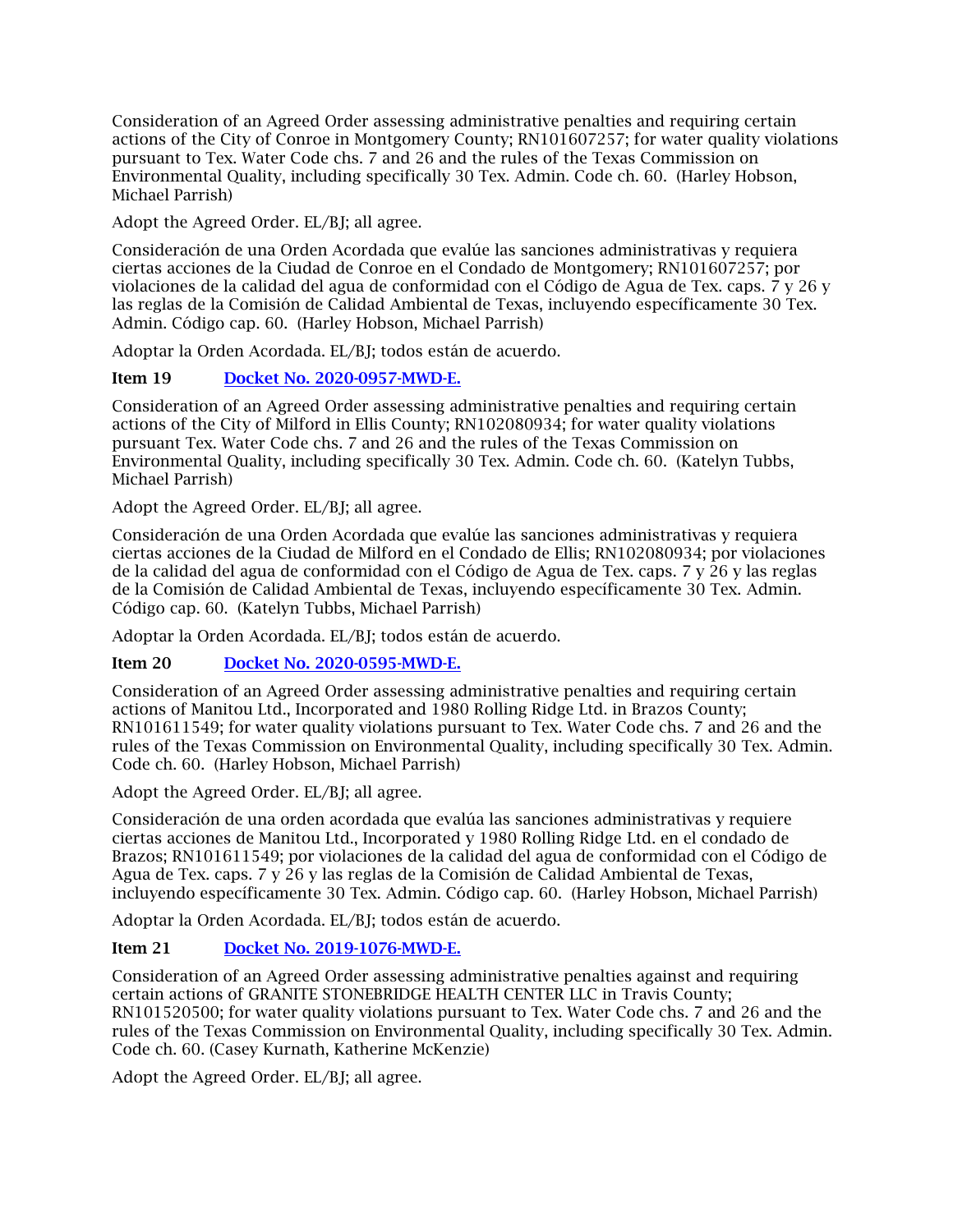Consideración de una Orden Acordada que evalúa las sanciones administrativas en contra y requiere ciertas acciones de GRANITE STONEBRIDGE HEALTH CENTER LLC en el Condado de Travis; RN101520500; por violaciones de la calidad del agua de conformidad con el Código de Agua de Tex. caps. 7 y 26 y las reglas de la Comisión de Calidad Ambiental de Texas, incluyendo específicamente 30 Tex. Admin. Código cap. 60. (Casey Kurnath, Katherine McKenzie)

Adoptar la Orden Acordada. EL/BJ; todos están de acuerdo.

# **MUNICIPAL WASTE DISCHARGE ENFORCEMENT DEFAULT ORDER / ORDEN POR DEFECTO DE EJECUCIÓN DE DESCARGA DE DESECHOS MUNICIPALES**

### Item 22 [Docket No. 2020-1408-MWD-E](https://www.tceq.texas.gov/downloads/agency/decisions/agendas/backup/2020/2020-1408-mwd-e.pdf)

Consideration of a Default Order assessing administrative penalties against and requiring certain actions of City of Thornton in Limestone County; RN102844461; for water quality violations pursuant to Tex. Water Code chs. 7 and 26 and the rules of the Texas Commission on Environmental Quality, including specifically 30 Tex. Admin. Code ch. 60. (Casey Kurnath, Katherine McKenzie)

Adopt the Default Order. EL/BJ; all agree.

Consideración de una Orden por Defecto que evalúa las sanciones administrativas en contra y requiere ciertas acciones de la Ciudad de Thornton en el Condado de Limestone; RN102844461; por violaciones de la calidad del agua de conformidad con el Código de Agua de Tex. caps. 7 y 26 y las reglas de la Comisión de Calidad Ambiental de Texas, incluyendo específicamente 30 Tex. Admin. Código cap. 60. (Casey Kurnath, Katherine McKenzie)

Adoptar la Orden por Defecto. EL/BJ; todos están de acuerdo.

### **PETROLEUM STORAGE TANK ENFORCEMENT AGREED ORDERS / ÓRDENES ACORDADAS DE EJECUCIÓN DE TANQUES DE ALMACENAMIENTO DE PETRÓLEO**

### Item 23 [Docket No. 2020-1185-PST-E.](https://www.tceq.texas.gov/downloads/agency/decisions/agendas/backup/2020/2020-1185-pst-e.pdf)

Consideration of an Agreed Order assessing administrative penalties and requiring certain actions of BlueLinx Corporation in Bexar County; RN102827417; for petroleum storage tank violations pursuant to Tex. Water Code chs. 7 and 26 and the rules of the Texas Commission on Environmental Quality, including specifically 30 Tex. Admin. Code ch. 60. (Karolyn Kent, Michael Parrish)

Adopt the Agreed Order. EL/BJ; all agree.

Consideración de una Orden Acordada que evalúe las sanciones administrativas y requiera ciertas acciones de BlueLinx Corporation en el Condado de Bexar; RN102827417; por violaciones de tanques de almacenamiento de petróleo de conformidad con el Código de Agua de Tex. caps. 7 y 26 y las reglas de la Comisión de Calidad Ambiental de Texas, incluyendo específicamente 30 Tex. Admin. Código cap. 60. (Karolyn Kent, Michael Parrish)

Adoptar la Orden Acordada. EL/BJ; todos están de acuerdo.

Item 24 [Docket No. 2020-1503-PST-E.](https://www.tceq.texas.gov/downloads/agency/decisions/agendas/backup/2020/2020-1503-pst-e.pdf)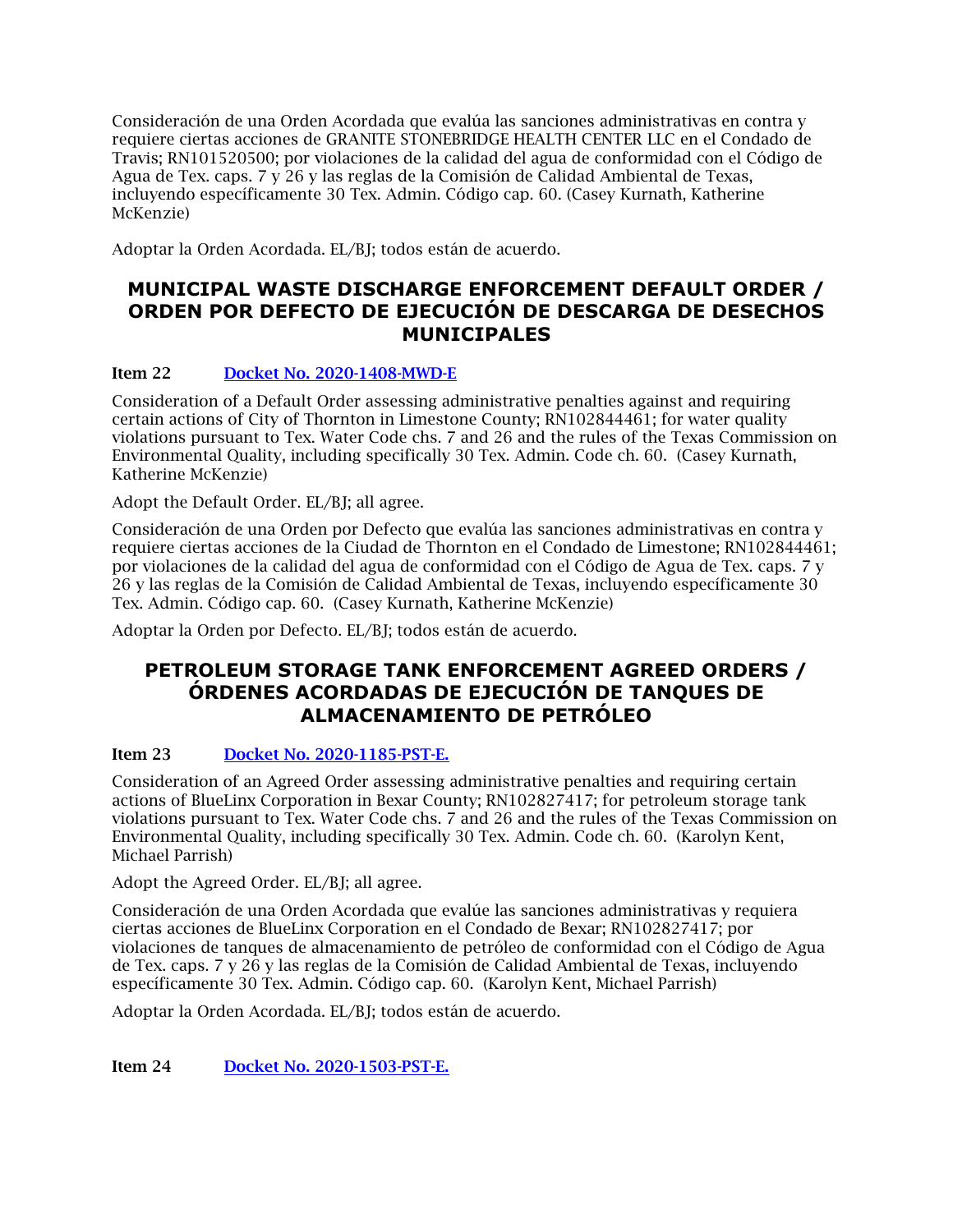Consideration of an Agreed Order assessing administrative penalties and requiring certain actions of KP Business Group LLC dba Kwick Pick Grocery in Ellis County; RN101560696; for petroleum storage tank violations pursuant to Tex. Water Code chs. 7 and 26 and the rules of the Texas Commission on Environmental Quality, including specifically 30 Tex. Admin. Code ch. 60. (Tyler Richardson, Michael Parrish)

Adopt the Agreed Order. EL/BJ; all agree.

Consideración de una Orden Acordada que evalúe las sanciones administrativas y requiera ciertas acciones de KP Business Group LLC dba Kwick Pick Grocery en el Condado de Ellis; RN101560696; por violaciones de tanques de almacenamiento de petróleo de conformidad con el Código de Agua de Tex. caps. 7 y 26 y las reglas de la Comisión de Calidad Ambiental de Texas, incluyendo específicamente 30 Tex. Admin. Código cap. 60. (Tyler Richardson, Michael Parrish)

Adoptar la Orden Acordada. EL/BJ; todos están de acuerdo.

### Item 25 [Docket No. 2020-1411-PST-E.](https://www.tceq.texas.gov/downloads/agency/decisions/agendas/backup/2020/2020-1411-pst-e.pdf)

Consideration of an Agreed Order assessing administrative penalties and requiring certain actions of Mc. D. C., INC. dba Cardinal Exxon in Jefferson County; RN102448719; for petroleum storage tank violations pursuant to Tex. Water Code chs. 7 and 26 and the rules of the Texas Commission on Environmental Quality, including specifically 30 Tex. Admin. Code ch. 60. (Karolyn Kent, Michael Parrish)

Adopt the Agreed Order. EL/BJ; all agree.

Consideración de una Orden Acordada que evalúe las sanciones administrativas y requiera ciertas acciones de Mc. D.C., INC. dba Cardinal Exxon en el Condado de Jefferson; RN102448719; por violaciones de tanques de almacenamiento de petróleo de conformidad con el Código de Agua de Tex. caps. 7 y 26 y las reglas de la Comisión de Calidad Ambiental de Texas, incluyendo específicamente 30 Tex. Admin. Código cap. 60. (Karolyn Kent, Michael Parrish)

Adoptar la Orden Acordada. EL/BJ; todos están de acuerdo.

### Item 26 [Docket No. 2020-0181-PST-E.](https://www.tceq.texas.gov/downloads/agency/decisions/agendas/backup/2020/2020-0181-pst-e.pdf)

Consideration of an Agreed Order assessing administrative penalties against BAGRAM INC dba BAGRAM FOOD MART in Bexar County; RN101442754; for petroleum storage tank violations pursuant to Tex. Water Code chs. 7 and 26 and the rules of the Texas Commission on Environmental Quality, including specifically 30 Tex. Admin. Code ch. 60. (Megan Grace, Katherine McKenzie)

Adopt the Agreed Order. EL/BJ; all agree.

Consideración de una Orden Acordada que evalúa las sanciones administrativas en contra de BAGRAM INC dba BAGRAM FOOD MART en el Condado de Bexar; RN101442754; por violaciones de tanques de almacenamiento de petróleo de conformidad con el Código de Agua de Tex. caps. 7 y 26 y las reglas de la Comisión de Calidad Ambiental de Texas, incluyendo específicamente 30 Tex. Admin. Código cap. 60. (Megan Grace, Katherine McKenzie)

Adoptar la Orden Acordada. EL/BJ; todos están de acuerdo.

# **PETROLEUM STORAGE TANK ENFORCEMENT DEFAULT AND SHUTDOWN ORDER / ORDEN POR DEFECTO Y CIERRE DE EJECUCIÓN DEL TANQUE DE ALMACENAMIENTO DE PETRÓLEO**

Item 27 [Docket No. 2020-0480-PST-E.](https://www.tceq.texas.gov/downloads/agency/decisions/agendas/backup/2020/2020-0480-pst-e.pdf)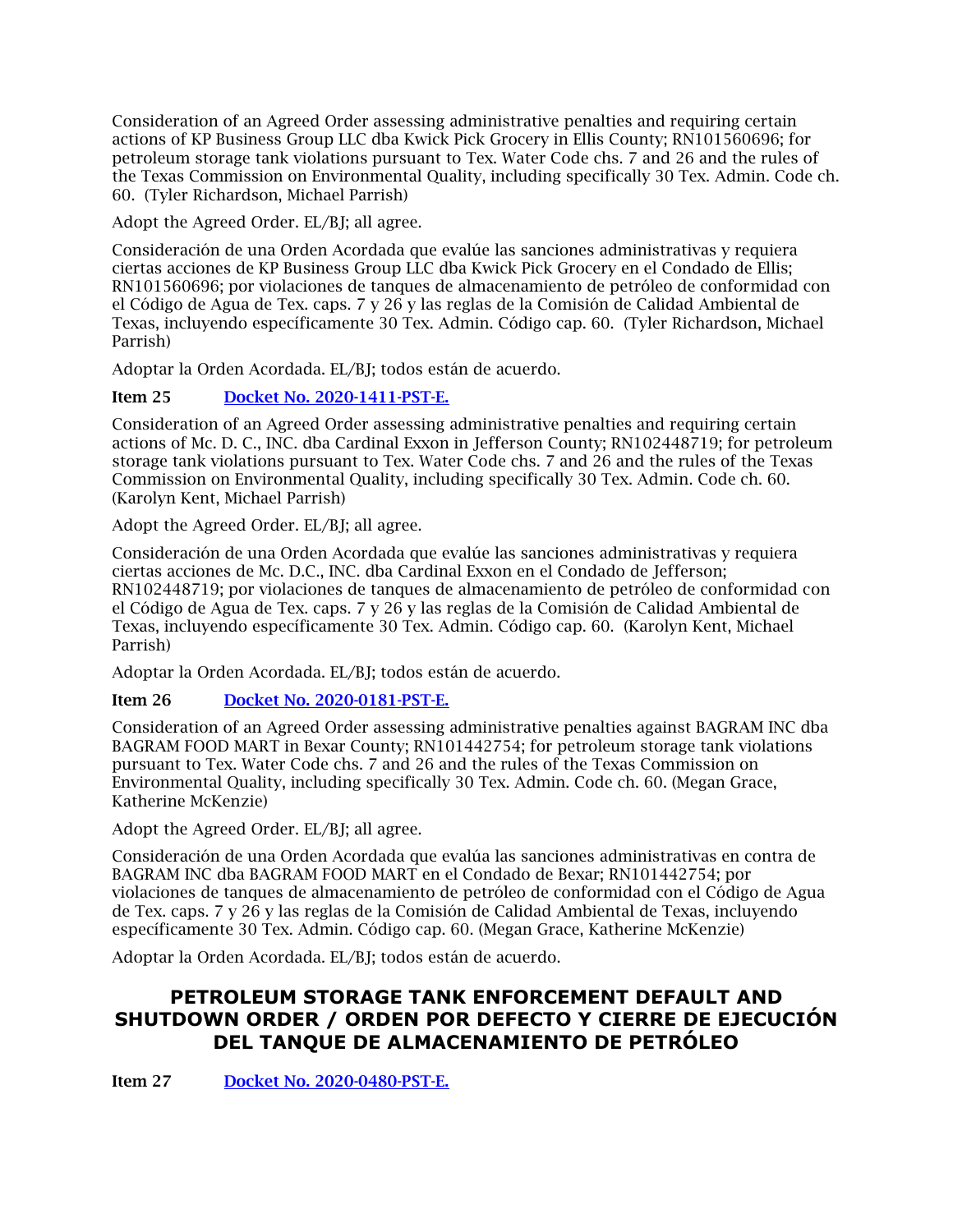Consideration of a Default and Shutdown Order assessing administrative penalties against and requiring certain actions of DIAMOND STORE LLC dba Your C Store in Fayette County; RN101491421; for petroleum storage tank violations pursuant to Tex. Water Code chs. 7 and 26 and the rules of the Texas Commission on Environmental Quality, including specifically 30 Tex. Admin. Code ch. 60. (Casey Kurnath, Katherine McKenzie)

Adopt the Default and Shutdown Order. EL/BJ; all agree.

Consideración de una Orden de Incumplimiento y Cierre que evalúe las sanciones administrativas en contra y requiera ciertas acciones de DIAMOND STORE LLC dba Your C Store en el Condado de Fayette; RN101491421; por violaciones de tanques de almacenamiento de petróleo de conformidad con el Código de Agua de Tex. caps. 7 y 26 y las reglas de la Comisión de Calidad Ambiental de Texas, incluyendo específicamente 30 Tex. Admin. Código cap. 60. (Casey Kurnath, Katherine McKenzie)

Adoptar la Orden por Defecto y de Cierre. EL/BJ; todos están de acuerdo.

# **PUBLIC WATER SYSTEM ENFORCEMENT AGREED ORDERS / ÓRDENES ACORDADAS DE EJECUCIÓN DEL SISTEMA PÚBLICO DE AGUA**

### Item 28 [Docket No. 2020-1030-PWS-E.](https://www.tceq.texas.gov/downloads/agency/decisions/agendas/backup/2020/2020-1030-pws-e.pdf)

Consideration of an Agreed Order assessing administrative penalties and requiring certain actions of Ricardo Catano dba Ricky's Burrito and Victoria Catano dba Ricky's Burrito in Ector County; RN107831414; for public drinking water violations pursuant to Tex. Health & Safety Code ch. 341 and the rules of the Texas Commission on Environmental Quality. (Samantha Duncan, Michael Parrish)

Adopt the Agreed Order. EL/BJ; all agree.

Consideración de una Orden Acordada que evalúe las sanciones administrativas y exija ciertas acciones de Ricardo Catano dba Ricky's Burrito y Victoria Catano dba Ricky's Burrito en el Condado de Ector; RN107831414; por violaciones de agua potable pública de conformidad con el Código de Salud y Seguridad de Tex. cap. 341 y las reglas de la Comisión de Calidad Ambiental de Texas. (Samantha Duncan, Michael Parrish)

Adoptar la Orden Acordada. EL/BJ; todos están de acuerdo.

### Item 29 [Docket No. 2019-0677-PWS-E.](https://www.tceq.texas.gov/downloads/agency/decisions/agendas/backup/2019/2019-0677-pws-e.pdf)

Consideration of an Agreed Order assessing administrative penalties against and requiring certain actions of City of Scottsville in Harrison County; RN101227619; for public drinking water violations pursuant to Tex. Health & Safety Code ch. 341 and the rules of the Texas Commission on Environmental Quality. (Benjamin Warms, Katherine McKenzie)

Adopt the Agreed Order. EL/BJ; all agree.

Consideración de una Orden Acordada que evalúa las sanciones administrativas en contra y requiere ciertas acciones de la Ciudad de Scottsville en el Condado de Harrison; RN101227619; por violaciones de agua potable pública de conformidad con el Código de Salud y Seguridad de Tex. cap. 341 y las reglas de la Comisión de Calidad Ambiental de Texas. (Benjamin Warms, Katherine McKenzie)

Adoptar la Orden Acordada. EL/BJ; todos están de acuerdo.

### Item 30 [Docket No. 2019-0314-PWS-E.](https://www.tceq.texas.gov/downloads/agency/decisions/agendas/backup/2019/2019-0314-pws-e.pdf)

Consideration of an Agreed Order assessing administrative penalties against and requiring certain actions of City of Scottsville in Harrison County; RN101227619; for public drinking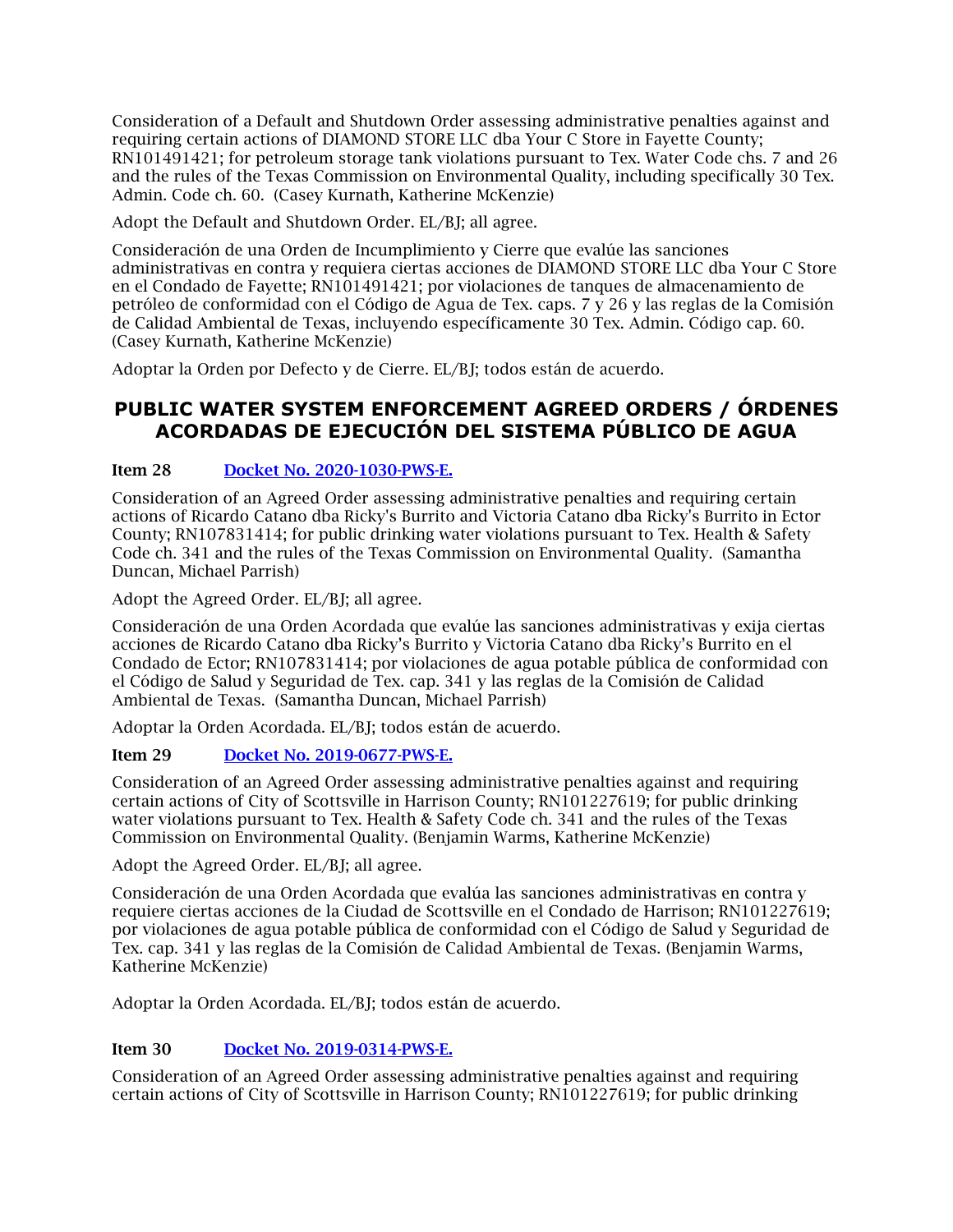water violations pursuant to Tex. Health & Safety Code ch. 341 and the rules of the Texas Commission on Environmental Quality. (Benjamin Warms, Katherine McKenzie)

Adopt the Agreed Order. EL/BJ; all agree.

Consideración de una Orden Acordada que evalúa las sanciones administrativas en contra y requiere ciertas acciones de la Ciudad de Scottsville en el Condado de Harrison; RN101227619; por violaciones de agua potable pública de conformidad con el Código de Salud y Seguridad de Tex. cap. 341 y las reglas de la Comisión de Calidad Ambiental de Texas. (Benjamin Warms, Katherine McKenzie)

Adoptar la Orden Acordada. EL/BJ; todos están de acuerdo.

# **RULE MATTERS / ASUNTOS REGLAMENTARIOS**

### Item 31 [Docket No. 2021-1099-RUL.](https://www.tceq.texas.gov/downloads/agency/decisions/agendas/backup/2021/2021-1099-rul.pdf)

Consideration for publication of, and hearing on, proposed amendment to Section 114.622 of 30 TAC Chapter 114, Control of Air Pollution from Motor Vehicles, and corresponding revisions to the State Implementation Plan. The proposed rulemaking would implement House Bill 4472 from the 87th Texas Legislature, 2021, Regular Session, and align with the existing statute relating to the Diesel Emissions Reduction Incentive Program (DERIP) providing that the commission set the minimum percentage of annual hours of operation required for Texas Emission Reduction Plan-funded marine vessels or engines at 55% under the DERIP. Additionally, the proposed rule would establish that, over the life of the project, the marine vessels or engines must be operated in the intercoastal waterways or bays adjacent to a nonattainment area or affected county of this state by the percentage established by the commission. (Nate Hickman, Sierra Redding) (Rule Project No. 2021-032-114-AI)

Approve the publication of, and hearing on, the proposed amendments to 30 Texas Administrative Code § 114.622, and corresponding revisions to the State Implementation Plan, as recommend by the Executive Director. BJ/EL; all agree.

Consideración para la publicación y audiencia sobre la enmienda propuesta a la Sección 114.622 del Capítulo 114 de 30 TAC, Control de la Contaminación del Aire de los Vehículos Motorizados, y las revisiones correspondientes al Plan de Implementación estatal. La reglamentación propuesta implementaría el Proyecto de Ley de la Cámara 4472 de la 87ª Legislatura de Texas, 2021, Sesión Ordinaria, y se alinearía con el estatuto existente relacionado con el Programa de Incentivos para la Reducción de Emisiones de Diesel (DERIP) que establece que la comisión establezca el porcentaje mínimo de horas anuales de operación requeridas para los buques o motores marinos financiados por el Plan de Reducción de Emisiones de Texas en un 55% bajo el DERIP. Adicionalmente, la regla propuesta establecería que, a lo largo de la vida del proyecto, las embarcaciones o motores marinos deben ser operados en las vías navegables intercosteras o bahías adyacentes a un área de no cumplimiento o condado afectado de este estado por el porcentaje establecido por la comisión. (Nate Hickman, Sierra Redding) (Regla Proyecto No. 2021-032-114-AI)

Aprobar la publicación y audiencia de la enmienda propuesta al Código Administrativo de Texas 30 § 114.622, y las revisiones correspondientes al Plan de Implementación Estatal, según lo recomendado por el Director Ejecutivo. BJ/EL; todos están de acuerdo.

### Item 32 [Docket No. 2019-1058-RUL.](https://www.tceq.texas.gov/downloads/agency/decisions/agendas/backup/2019/2019-1058-rul.pdf)

Consideration of the adoption of proposed amendments to 30 TAC Chapter 335, Industrial Solid Waste and Municipal Hazardous Waste, Sections 335.1, 335.2, 335.9, 335.10, 335.12, 335.13, 335.15, 335.18, 335.19, 335.24, 335.26, 335.27, 335.31, 335.41, 335.46, 335.91, 335.94, 335.112, 335.152, 335.221, 335.241, 335.251, 335.261, 335.272, 335.431, 335.471, 335.474, 335.477, 335.503, 335.504, 335.510, 335.511, 335.513, 335.521, 335.590, 335.602, 335.702, and 335.703; repealed 30 TAC Chapter 335, Sections 335.6, 335.11, 335.14, 335.61 - 335.63, 335.65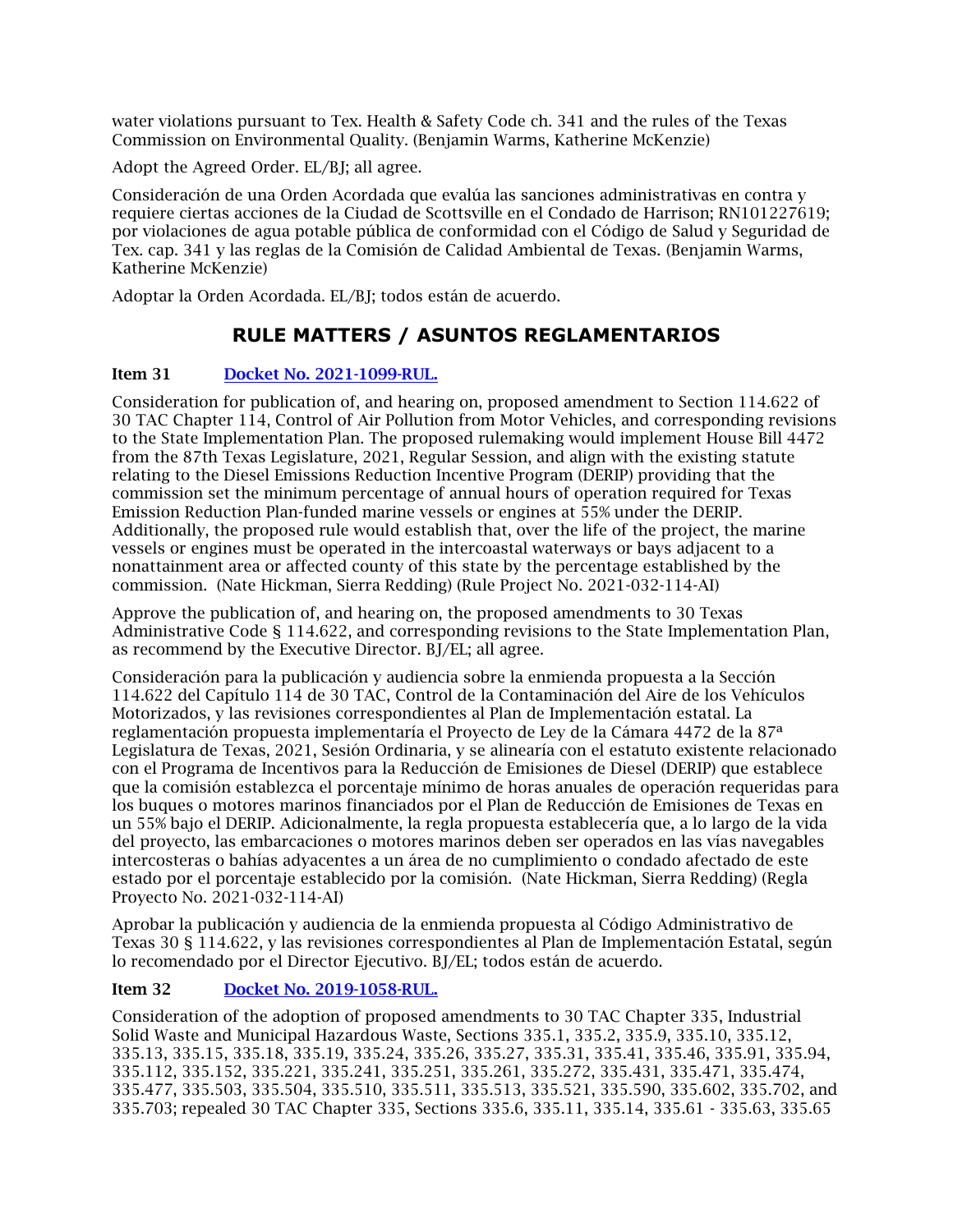- 335.71, and 335.73 - 335.79; and new 30 TAC Chapter 335, Sections 335.6, 335.11, 335.14, 335.51 - 335.61, 335.751, 335.753, 335.755, 335.757, 335.759, 335.761, 335.763, 335.765, 335.767, 335.769, and 335.771. The adoption will revise state industrial solid waste and hazardous waste management regulations to maintain equivalency with Resource Conservation and Recovery Act revisions promulgated by the United States Environmental Protection Agency, and to formalize the foundry sands exclusion. The proposed rules were published in the July 30, 2021, issue of the *Texas Register* (46 TexReg 4586). (Jarita Sepulvado, Diane Goss) (Rule Project No. 2019-086-335-WS)

Approve the adoption of the amendments to 30 Texas Administrative Code Chapter 335, Industrial Solid Waste and Municipal Hazardous Waste, as recommended by the Executive Director. BJ/EL; all agree.

Consideración de la adopción de enmiendas propuestas al Capítulo 335 del TAC 335, Residuos sólidos industriales y desechos peligrosos municipales, secciones 335.1, 335.2, 335.9, 335.10, 335.12, 335.13, 335.15, 335.18, 335.19, 335.24, 335.26, 335.27, 335.31, 335.41, 335.46, 335.91, 335.94, 335.112, 335.152, 335.221, 335.241, 335.251, 335.261, 335.272, 335.431, 335.471, 335.474, 335.477, 335.503, 335.504, 335.510, 335.511, 335.513, 335.521, 335.590, 335.602, 335.702 y 335.703; derogó 30 TAC Capítulo 335, Secciones 335.6, 335.11, 335.14, 335.61 - 335.63, 335.65 - 335.71 y 335.73 - 335.79; y los nuevos 30 TAC Capítulo 335, Secciones 335.6, 335.11, 335.14, 335.51 - 335.61, 335.751, 335.753, 335.755, 335.757, 335.759, 335.761, 335.763, 335.765, 335.767, 335.769 y 335.771. La adopción revisará las regulaciones estatales de manejo de desechos sólidos industriales y desechos peligrosos para mantener la equivalencia con las revisiones de la Ley de Conservación y Recuperación de Recursos promulgadas por la Agencia de Protección Ambiental de los Estados Unidos, y para formalizar la exclusión de arenas de fundición. Las reglas propuestas se publicaron en la edición del 30 de julio de 2021 del *Registro de Texas* (46 TexReg 4586). (Jarita Sepulvado, Diane Goss) (Proyecto de Regla No. 2019-086-335-WS)

Aprobar la adopción de las enmiendas al Capítulo 335 del Código Administrativo de Texas 30, Desechos Sólidos Industriales y Desechos Peligrosos Municipales, según lo recomendado por el Director Ejecutivo. BJ/EL; todos están de acuerdo.

#### Item 33 [Docket No. 2021-0243-RUL.](https://www.tceq.texas.gov/downloads/agency/decisions/agendas/backup/2021/2021-0243-rul.pdf)

Consideration for adoption of amendments to Sections 332.2 - 332.4, 332.6, 332.8, 332.22, 332.23, 332.32, 332.33, 332.35 - 332.37, 332.41 - 332.45, 332.47, 332.61, 332.71, 332.72, and 332.75 of 30 TAC Chapter 332, Composting. The rulemaking adoption will clarify and update existing notice language and requirements found in Section 332.22(b), add existing language that applies to composting from 30 TAC Chapter 330, Subchapter P, concerning Fees and Reporting, to Chapter 332, and make substantive and non-substantive revisions to bring the chapter more up to date with agency and program standards. The proposed rules were published in the July 30, 2021, issue of the *Texas Register* (46 TexReg 4562). (Adam Schnuriger, Ian Groetsch) (Rule Project No. 2021-006-332-WS)

Adopt amendments to 30 Texas Administrative Code Chapter 332, Composting, as recommended by the Executive Director in his revised backup dated December 30, 2021. EL/BJ; all agree.

Consideración para la adopción de enmiendas a las Secciones 332.2 - 332.4, 332.6, 332.8, 332.22, 332.23, 332.32, 332.33, 332.35 - 332.37, 332.41 - 332.45, 332.47, 332.61, 332.71, 332.72 y 332.75 de 30 TAC Capítulo 332, Compostaje. La adopción reglamentaria aclarará y actualizará el lenguaje y los requisitos de notificación existentes que se encuentran en la Sección 332.22 (b), agregará el lenguaje existente que se aplica al compostaje desde el Capítulo 330, Subcapítulo P del TAC 30, relativo a las tarifas y la presentación de informes, hasta el Capítulo 332, y realizará revisiones sustantivas y no sustantivas para actualizar el capítulo con los estándares de la agencia y el programa. Las reglas propuestas se publicaron en la edición del 30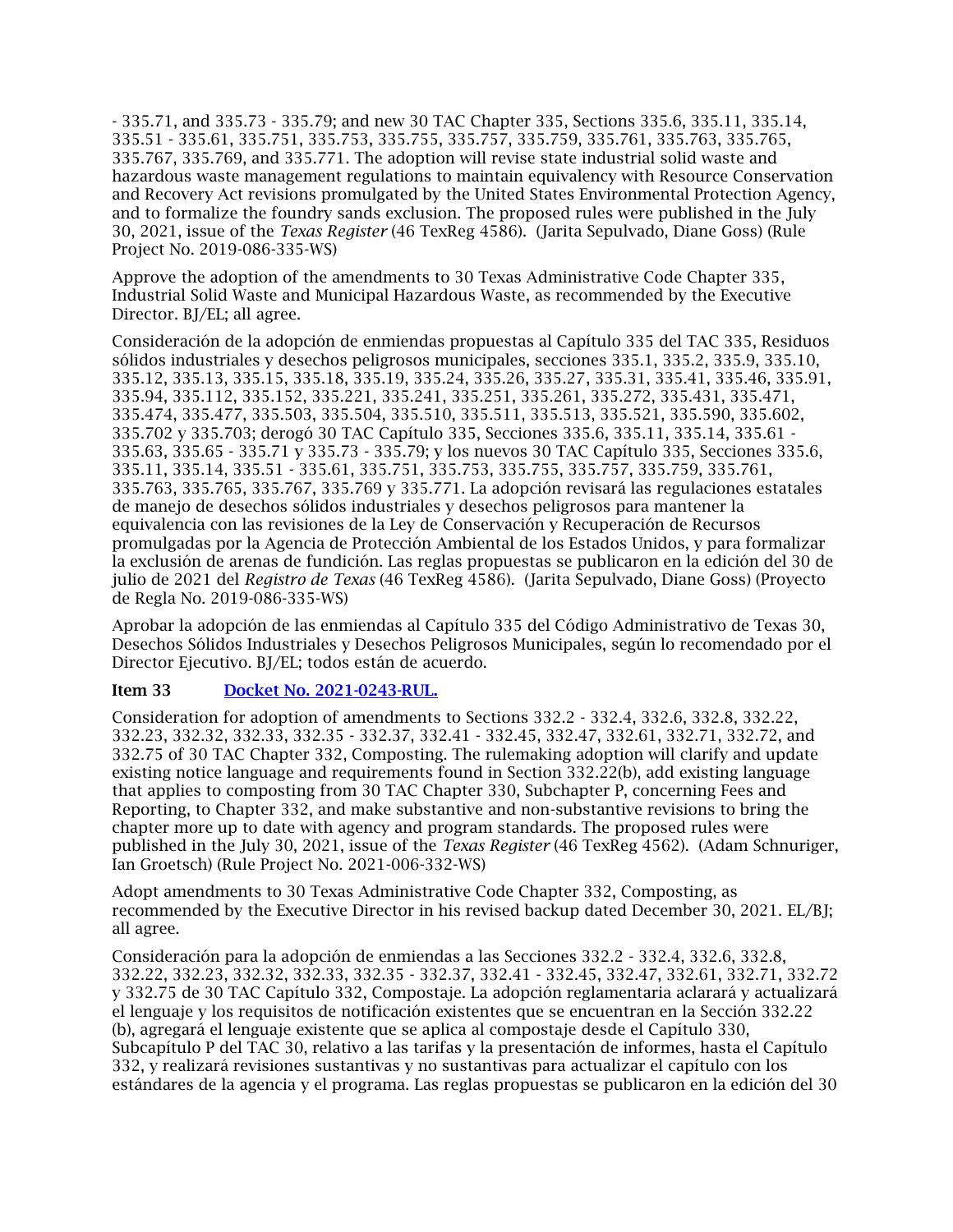de julio de 2021 del *Registro de Texas* (46 TexReg 4562). (Adán Schnuriger, Ian Groetsch) (Proyecto de Regla No. 2021-006-332-WS)

Adoptar enmiendas al Capítulo 332 del Código Administrativo de Texas 332, Compostaje, según lo recomendado por el Director Ejecutivo en su respaldo revisado con fecha 30 de diciembre de 2021. EL/BJ; todos están de acuerdo.

# **PUBLIC COMMENT SESSION / SESIÓN DE COMENTARIOS PÚBLICOS**

#### Item 34 Docket No. 2022-0005-PUB.

The Commission will receive comments from the public on any matters within the jurisdiction of the Texas Commission on Environmental Quality in accordance with Texas Water Code Section 5.112, except for pending permitting matters or other contested cases, which are subject to the ex parte prohibition found in Texas Government Code Section 2001.061. In the interest of time, speakers will be limited to three minutes each, with the total time for public comment limited to one hour. Please note that the Commission's discussion of subjects for which public notice has not been given are limited to statements of specific factual responses and recitation of existing policy.

No action taken.

La Comisión recibirá comentarios del público sobre cualquier asunto dentro de la jurisdicción de la Comisión de Calidad Ambiental de Texas de acuerdo con la Sección 5.112 del Código de Aguas de Texas, excepto para asuntos de permisos pendientes u otros casos impugnados, que están sujetos a la prohibición ex parte que se encuentra en la Sección 2001.061 del Código de Gobierno de Texas. En aras del tiempo, los oradores estarán limitados a tres minutos cada uno, y el tiempo total para comentarios públicos se limitará a una hora. Tenga en cuenta que el debate de la Comisión sobre temas para los que no se ha dado aviso público se limita a declaraciones de respuestas fácticas específicas y a la recitación de la póliza existente.

No se ha tomado ninguna medida.

# **EXECUTIVE MEETING / REUNIÓN EJECUTIVA**

### Item 35 Docket No. 2022-0001-EXE.

The Commission will conduct a closed meeting to receive legal advice from its attorney(s) and will discuss pending or contemplated litigation, and/or settlement offers, as permitted by Section 551.071 of the Texas Open Meetings Act, Chapter 551 of the Texas Government Code. The Commission may also meet in open meeting to take action on this matter as required by Section 551.102 of the Texas Open Meetings Act, Chapter 551 of the Texas Government Code.

The Commission did not meet in Executive Session.

La Comisión llevará a cabo una reunión privada para recibir asesoramiento legal de su(s) abogado(s) y discutirá litigios pendientes o contemplados, y/u ofertas de acuerdo, según lo permitido por la Sección 551.071 de la Ley de Reuniones Abiertas de Texas, Capítulo 551 del Código de Gobierno de Texas. La Comisión también puede reunirse en reunión abierta para tomar medidas sobre este asunto según lo requerido por la Sección 551.102 de la Ley de Reuniones Abiertas de Texas, Capítulo 551 del Código de Gobierno de Texas.

La Comisión no se reunió en Sesión Ejecutiva.

#### Item 36 Docket No. 2022-0002-EXE.

The Commission will conduct a closed meeting to deliberate the appointment, employment, evaluation, reassignment, duties, discipline, or dismissal of the Commission's Executive Director, General Counsel, Chief Clerk, Public Interest Counsel, or Chief Auditor as permitted by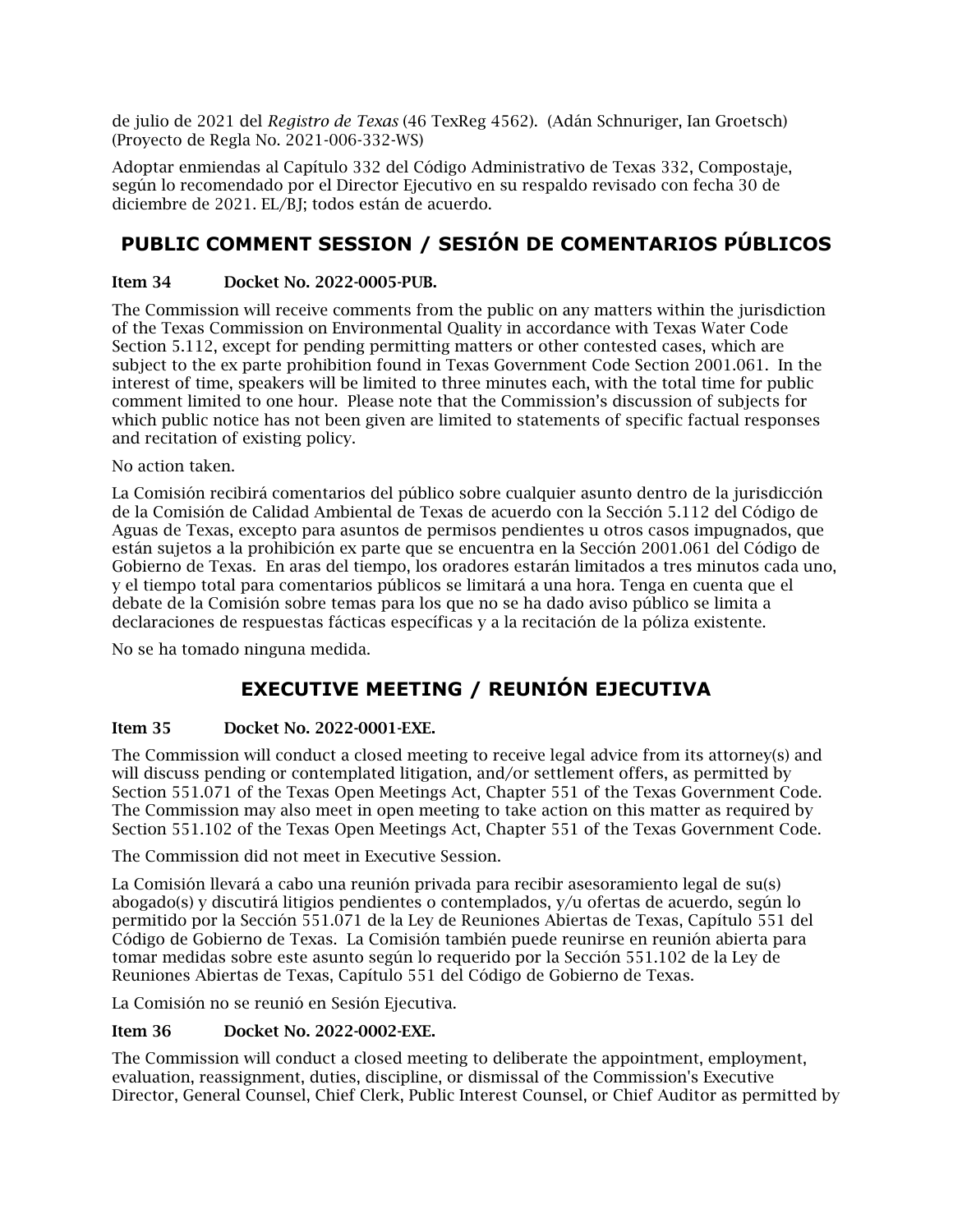Section 551.074 of the Texas Open Meetings Act, Chapter 551 of the Texas Government Code. The Commission may also meet in open meeting to take action on this matter as required by Section 551.102 of the Texas Open Meetings Act, Chapter 551 of the Texas Government Code.

The Commission did not meet in Executive Session.

La Comisión llevará a cabo una reunión privada para deliberar sobre el nombramiento, empleo, evaluación, reasignación, deberes, disciplina o despido del Director Ejecutivo, Asesor General, Secretario Oficial, Asesor de Interés Público o Auditor Oficial de la Comisión, según lo permitido por la Sección 551.074 de la Ley de Reuniones Abiertas de Texas, Capítulo 551 del Código de Gobierno de Texas. La Comisión también puede reunirse en reunión abierta para tomar medidas sobre este asunto según lo requerido por la Sección 551.102 de la Ley de Reuniones Abiertas de Texas, Capítulo 551 del Código de Gobierno de Texas.

La Comisión no se reunió en Sesión Ejecutiva.

### Item 37 Docket No. 2022-0003-EXE.

The Commission will conduct a closed meeting to discuss the employment, evaluation, reassignment, duties, discipline or dismissal of a specific Commission employee(s) as permitted by Section 551.074 of the Texas Open Meetings Act, Chapter 551 of the Texas Government Code. The Commission may also meet in open meeting to take action on this matter as required by Section 551.102 of the Texas Open Meetings Act, Chapter 551 of the Texas Government Code.

The Commission did not meet in Executive Session.

La Comisión llevará a cabo una reunión privada para discutir el empleo, la evaluación, la reasignación, los deberes, la disciplina o el despido de un empleado específico de la Comisión según lo permitido por la Sección 551.074 de la Ley de Reuniones Abiertas de Texas, Capítulo 551 del Código de Gobierno de Texas. La Comisión también puede reunirse en reunión abierta para tomar medidas sobre este asunto según lo requerido por la Sección 551.102 de la Ley de Reuniones Abiertas de Texas, Capítulo 551 del Código de Gobierno de Texas.

La Comisión no se reunió en Sesión Ejecutiva.

### Item 38 Docket No. 2022-0004-EXE.

The Commission will conduct a closed meeting to discuss their duties, roles, and responsibilities as Commissioners of the TCEQ pursuant to Section 551.074 of the Texas Open Meetings Act, Chapter 551 of the Texas Government Code. The Commission may also meet in open meeting to take action on this matter as required by Section 551.102 of the Texas Open Meetings Act, Chapter 551 of the Texas Government Code.

The Commission did not meet in Executive Session.

La Comisión llevará a cabo una reunión privada para discutir sus deberes, roles y responsabilidades como Comisionados de la TCEQ de conformidad con la Sección 551.074 de la Ley de Reuniones Abiertas de Texas, Capítulo 551 del Código de Gobierno de Texas. La Comisión también puede reunirse en reunión abierta para tomar medidas sobre este asunto según lo requerido por la Sección 551.102 de la Ley de Reuniones Abiertas de Texas, Capítulo 551 del Código de Gobierno de Texas.

<span id="page-15-0"></span>La Comisión no se reunió en Sesión Ejecutiva.

# **GENERAL INFORMATION/INFORMACIÓN GENERAL**

### **How to watch or listen to the meeting**

Members of the public may listen to the meeting telephonically by calling, toll-free, (631) 992- 3221 and entering Access Code 594-254-931. The public may also view live TCEQ meetings on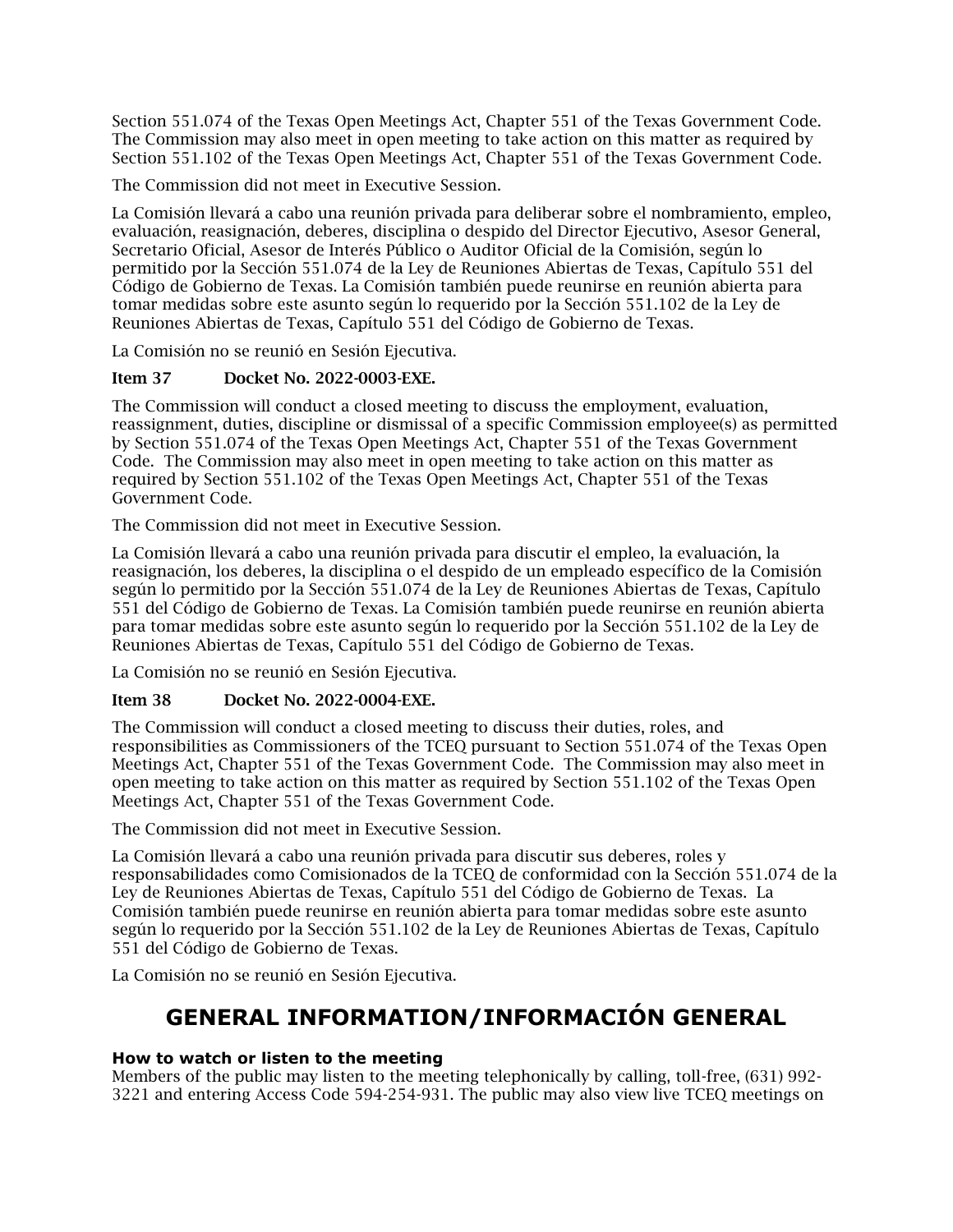the TCEQ YouTube Channel at no cost at: [https://www.tceq.texas.gov/agency/decisions/agendas/webcasts.html.](https://www.tceq.texas.gov/agency/decisions/agendas/webcasts.html)

#### **Cómo ver o escuchar la reunion**

Los miembros del público pueden escuchar la reunión por teléfono llamando sin cargo al (631) 992-3221 e ingresando el código de acceso 594-254-931. El público también puede ver las reuniones de la TCEQ en vivo en el canal de YouTube de la TCEQ sin costo en: [https://www.tceq.texas.gov/agency/decisions/agendas/webcasts.html.](https://www.tceq.texas.gov/agency/decisions/agendas/webcasts.html)

#### **How to register and to address the Commission at the meeting**

Members of the public who would like to address the Commission on an item for which the Commission is accepting comment, must register as indicated below and access the meeting via webcast by navigating to:<https://www.gotomeeting.com/webinar/join-webinar> and entering Webinar ID 753-855-979. Those without internet access may call (512) 239-3313 before the meeting begins for assistance in accessing the meeting telephonically.

To register, you may provide information via the Public Participation Form at: [https://www.tceq.texas.gov/assets/public/comm\\_exec/agendas/comm/AgendaRegistrationFor](https://www.tceq.texas.gov/assets/public/comm_exec/agendas/comm/AgendaRegistrationForm.docx) [m.docx.](https://www.tceq.texas.gov/assets/public/comm_exec/agendas/comm/AgendaRegistrationForm.docx) If you have challenges with the Public Participation Form, you may call (512) 239-3313 or email agenda@tceq.texas.gov and provide the following information: 1. Agenda item number; 2. Name; 3. Affiliation; 4. Address; 5. Phone number; 6. Whom you represent (self or company/client); and 7. Whether you wish to address the Commission, are available for questions from the Commission, or would like to be noted as present for the record.

Registration for Agenda will conclude at 9:30 a.m. Late registration could result in your missing the opportunity to comment on your item. Please note that the Commissioners may discuss or consider posted items in an order other than the order posted.

#### **Cómo registrarse y dirigirse a la Comisión en la reunion**

Los miembros del público que deseen dirigirse a la Comisión sobre un tema sobre el cual la Comisión está aceptando comentarios, deben registrarse como se indica a continuación y acceder a la reunión a través de una transmisión web navegando a: <https://www.gotomeeting.com/webinar/join-webinar> e ingresando el ID del seminario web 753- 855-979. Aquellos sin acceso a Internet pueden llamar al (512) 239-3313 antes de que comience la reunión para recibir ayuda para acceder a la reunión por teléfono.

Para registrarse, puede proporcionar información a través del Formulario de participación pública en:

[https://www.tceq.texas.gov/assets/public/comm\\_exec/agendas/comm/AgendaRegistrationFor](https://www.tceq.texas.gov/assets/public/comm_exec/agendas/comm/AgendaRegistrationForm.docx) [m.docx.](https://www.tceq.texas.gov/assets/public/comm_exec/agendas/comm/AgendaRegistrationForm.docx) Si tiene problemas con el Formulario de Participación Pública, puede llamar al (512) 239-3313 o enviar un correo electrónico a agenda@tceq.texas.gov y proporcionar la siguiente información: 1. Número de artículo de la agenda; 2. Nombre; 3. Afiliación; 4. Dirección; 5. Número telefónico; 6. A quién representa (usted mismo o empresa/cliente); y 7. si desea dirigirse a la Comisión, si está disponible para las preguntas de la Comisión o si desea que se le anote como presente para que conste en acta.

El registro para la Agenda concluirá a las 9:30 a.m. El registro tardío podría resultar en que pierda la oportunidad de comentar sobre su artículo. Tenga en cuenta que los Comisionados pueden discutir o considerar los artículos publicados en un orden diferente al pedido publicado.

#### **How to ask for accommodations**

Persons with disabilities who may plan to attend the TCEQ Agenda and who may need auxiliary aids or services such as interpreters for persons who are deaf or hearing impaired, readers, large print, or braille are requested to contact the Office of the Chief Clerk at (512) 239-3300 at least five (5) work days prior to the Agenda, so that appropriate arrangements can be made.